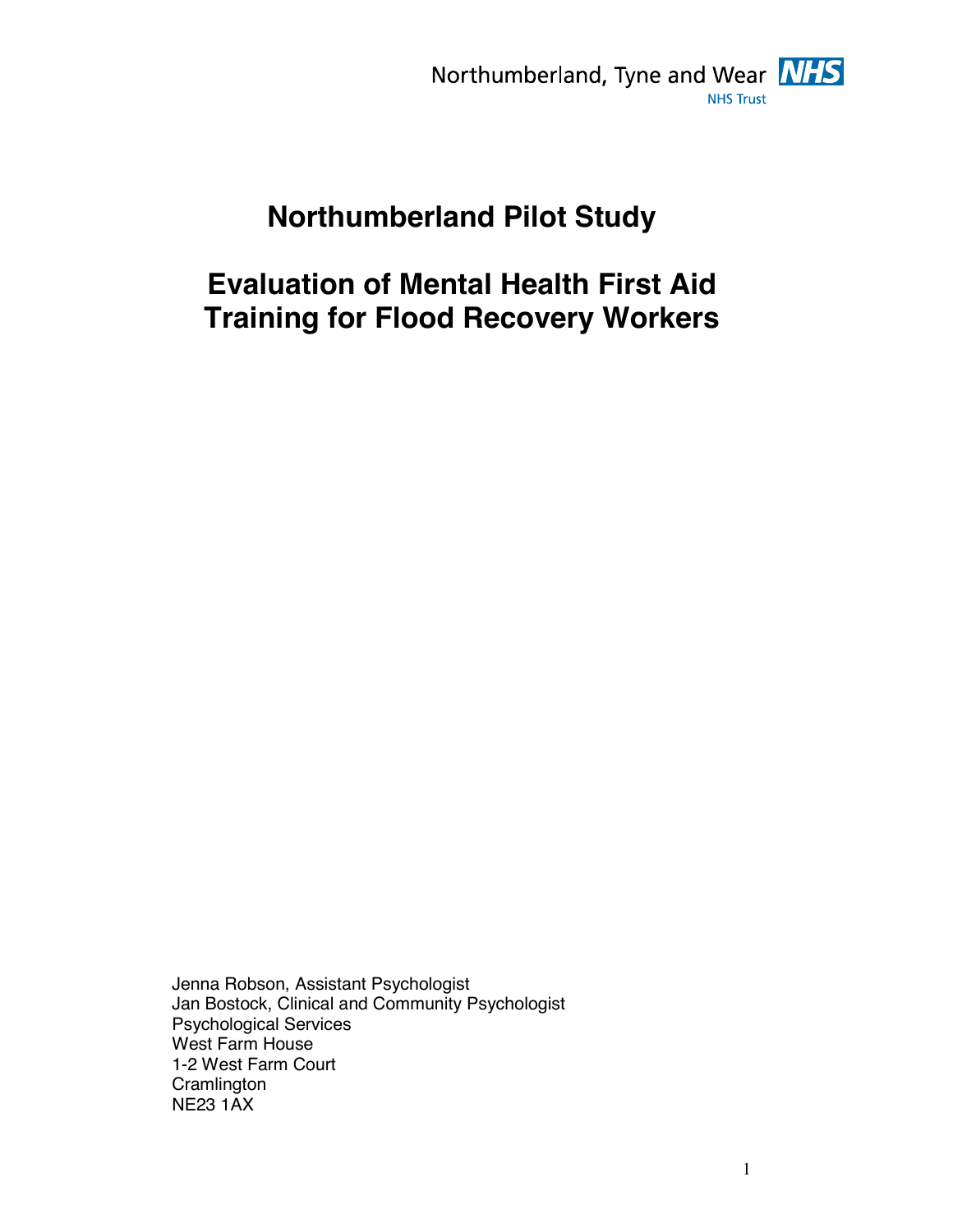## **Contents**

| Summary                                         | Page 3      |
|-------------------------------------------------|-------------|
| Introduction                                    | Pages 4-7   |
| Method                                          | Pages 7-11  |
| <b>Results</b>                                  | Pages 11-16 |
| <b>Discussion</b>                               | Pages 17-20 |
| References                                      | Pages 21-23 |
| Appendix 1<br>Graphical breakdown of results    | Pages 24-33 |
| Appendix 2<br>Questionnaire                     | Pages 34-38 |
| Appendix 3<br><b>Topic Guide for Interviews</b> | Page 39     |

#### **Acknowledgements:**

Thanks to Phil Lindsay for co-facilitating the training courses and giving feedback on this report.

Thanks to Northumberland Care Trust for funding the courses.

Thanks to Jenny Shannon and Robert Reay, for conducting the qualitative interviews.

### **Declaration of interest:**

This report was commissioned by MHFA England and was completed by a trained MHFA instructor who delivered the two MHFA courses described in the report.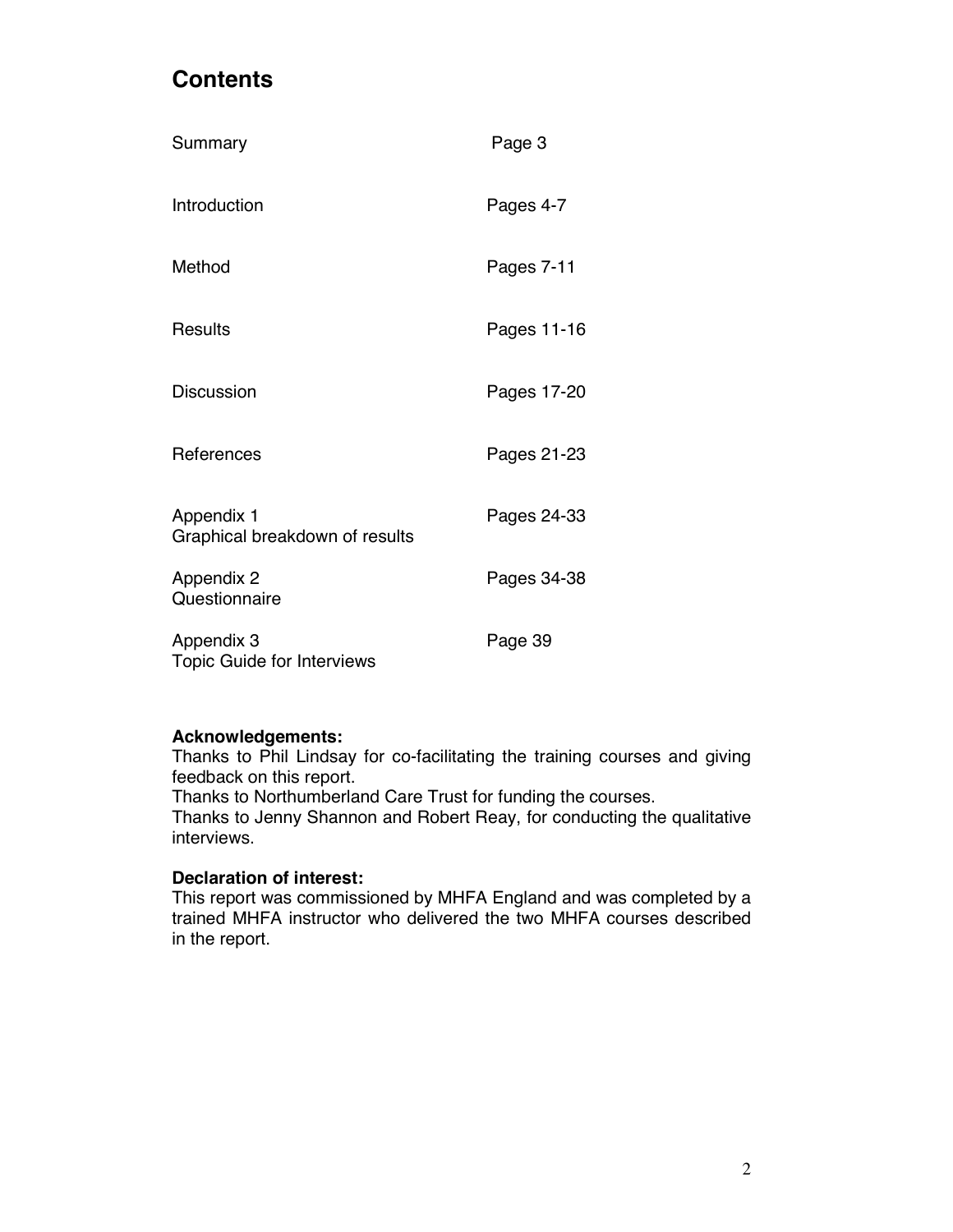## **Summary**

In September 2008, areas of Northumberland were severely affected by floods. This pilot programme aims to evaluate the effectiveness of training flood recovery workers in Mental Health First Aid England. Research suggests that following flooding communities show an increase in mental health problems such as anxiety and depression (Reacher, McKenzie, Lanes, Nichols, Kedge, Iversen, Hepple, Walter, Laxton & Simpson, 2004). Mental Health First Aid is an intensive training programme for the public, aiming to improve awareness of, and willingness to support, people with mental health problems. Versions of Mental Health First Aid have been evaluated across the world and found to have positive impacts such as improving attitudes towards people with mental health problems, and improving trainees' confidence and willingness to help people in distress.

In this pilot study, eighteen flood recovery workers were trained in Mental Health First Aid England. They completed questionnaires at pre group, post group and three month follow up. Ten participants were interviewed about their experiences of the course, between two and four weeks after training.

Whilst the results need to be viewed with caution, given the small number of participants and the lack of control group, initial signs are promising. In the post group questionnaires and interviews the flood recovery workers showed improved attitudes and feelings towards people with mental health problems, describing that they were more able to "put themselves in the shoes" of people with mental health problems. The post group questionnaires also suggested the recovery workers were more confident in their knowledge and ability of how to help someone suffering from distress and more likely to support to a friend, colleague or family member with a mental health problem.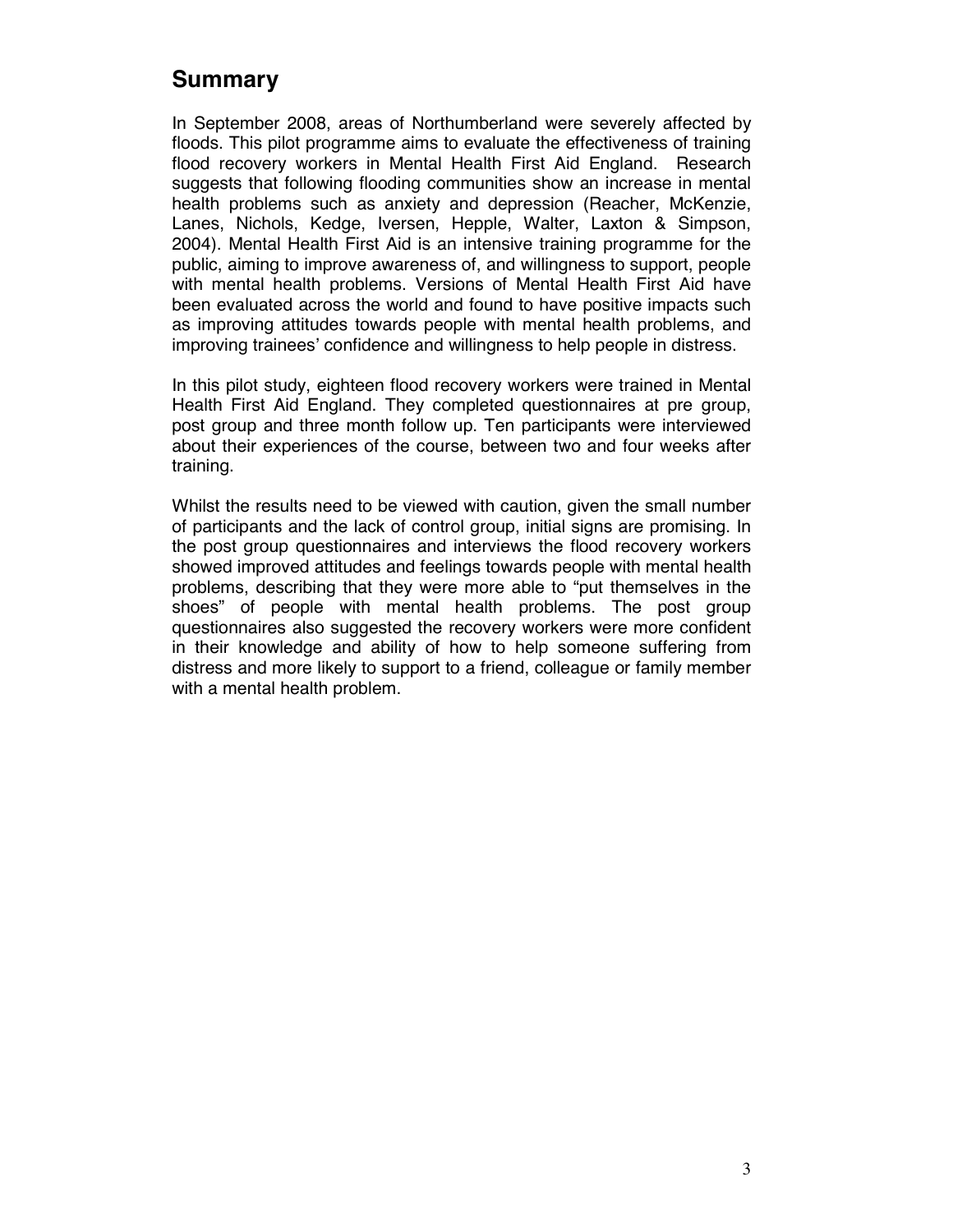## **Introduction**

In September 2008, areas of Northumberland were severely affected by floods. The floods had a particularly devastating impact in Morpeth, with over 1,000 homes being affected (Channel 4 news report,  $7<sup>th</sup>$  September 2008). Hundreds of families were left homeless and needed to camp, stay in hotels or with friends and family for several months following the disaster (Chronicle  $9<sup>th</sup>$  January, 2009).

The training programme Mental Health First Aid was delivered to eighteen flood recovery workers in Morpeth, Northumberland. The objective of this study is to review the effectiveness of the Mental Health First Aid England training for flood recovery workers.

This introduction will outline the need for mental health intervention following a flood and give an overview of the current research on Mental Health First Aid.

#### **Mental health needs in flooded areas**

The health effects of being flooded in the UK have been documented previously, when Lewes in East Sussex was flooded in 2000 (Reacher, McKenzie, Lanes, Nichols, Kedge, Iversen, Hepple, Walter, Laxton & Simpson, 2004). Reacher *et al* conducted a large-scale study comparing 103 flooded households and to 104 non-flooded households in the same postal area. Interviewees were contacted 2-4 weeks following the flooding. The interviewers administered the General Health Questionnaire (GHQ, Goldberg 1978), a well-validated measure of psychological distress. A GHQ score of over four strongly predicts anxiety and depression. 48% of participants in flood related areas scored over four, compared to 12% in the non-flooded areas. Reacher et al also found that whilst there was also increased risk of physical health problems. This diminished when psychological distress was accounted for. Conversely Psychological distress was still significantly higher in the flooded households than the non-flooded households even when physical health problems were accounted for. Reacher *et al* note that displacement from housing and financial strain were likely Psychological stressors after flooding. They suggest that flood victims often wait months to be for compensation or for insurance to be repaid, may not be fully insured, or may have no insurance at all, resulting in a high likelihood of financial strain. Selfreported financial strain has been shown to be a powerful predictor of the onset and duration of mental health problems (Fitch, Simpson, Collard and Teasdale, 2007).

As Reacher *et al* note, their study could be criticised for only contacting those houses who have access to telephones, however, this is likely to be an underestimate of the effects of flooding as those without working telephones are likely to have been severely affected.

Werrity, Houston, Ball, Tavendale and Black (2007) investigated the social impacts of flooding in Scotland. They conducted interviews and focus groups with 257 people who had been affected by flooding. They found, in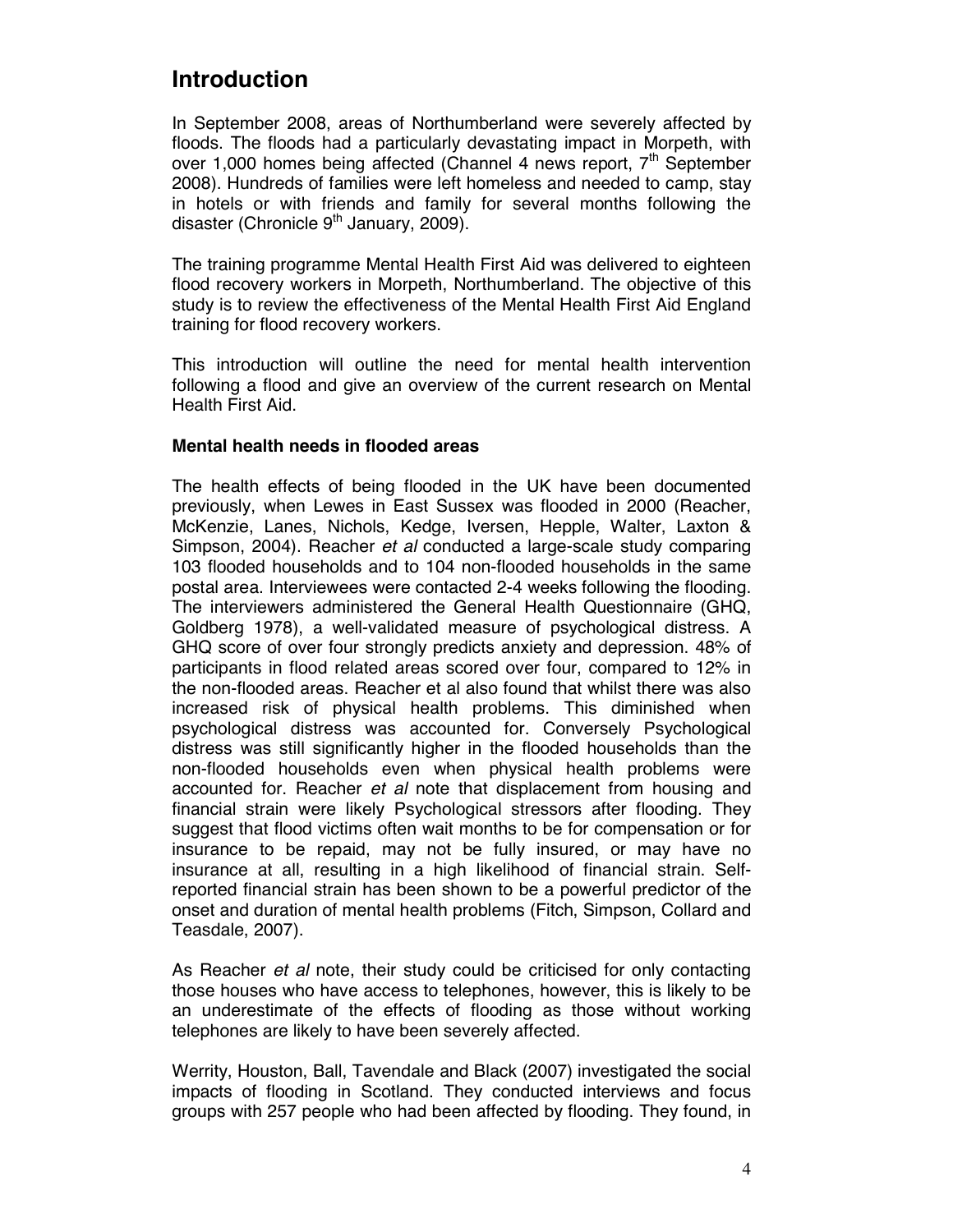the short-term, things that had the most detrimental effects on mental health were the anxiety associated with being flooded, people having to move out of their own homes and the stress of having to deal with builders and insurance companies. Participants said that, in the longer term, worries about potential future flooding, strained family relationships and loss of irreplaceable items caused the most problems. Werrity *et al* describe how the flooding had a significant impact on the mental health of those affected. One focus group participant was reported as saying:

*"*It was really stressful. I mean, I seen people maybe … the first day or so, they were alright and then all of a sudden you see them sitting there crying. They just crack up".

Werrity *et al* note these observations are supported by research such as that of the International Red Cross in 1998, who investigated a river flooding in Poland. These researchers found evidence to suggest that flooding, via increased depression, leads to greater suicide risk.

In a review of the effects of flooding in 2007 Pitt (2007) described:

"Some individuals have likened their flooding experience to bereavement, going through similar emotions such as shock and disbelief, anger, blame and finally acceptance".

This is supported by evidence such as the Farm Crisis Network (a telephone help line providing support to farmers going through stress and anxiety) reporting a 5-fold increase in calls following flooding (Pitt, 2007). Further, 48 interviews were conducted after the flooding in Hull, where participants reported increased levels of stress and anxiety, loss of interest in daily activities, increased alcohol consumption, decreased healthy eating and exercise and strained family relationships. In a flood recovery questionnaire, given to 869 respondents who had been flooded, the most commonly reported health problems were stress, anxiety, and depression. In addition, Pitt described research that showed (after interviews with 647 households affected by the floods) 67% of people interviewed stated flooding had an effect on their or their partner's emotional health and 22% of those married or living with partner indicated that the flooding had an impact on their relationship.

The Department of Health (2008) and the World Health Organisation (WHO, 2004) also note that flooding has important consequences for longterm mental health problems. The WHO (2004) and Pitt (2007) both recommend improved mental health support for those affected by floods.

#### **Mental Health First Aid**

Mental Health First Aid (MHFA) is a 12 hour training programme designed to inform members of the public about the signs and symptoms of mental health problems and ways of supporting someone who is experiencing mental health difficulties. The aims of MHFA are: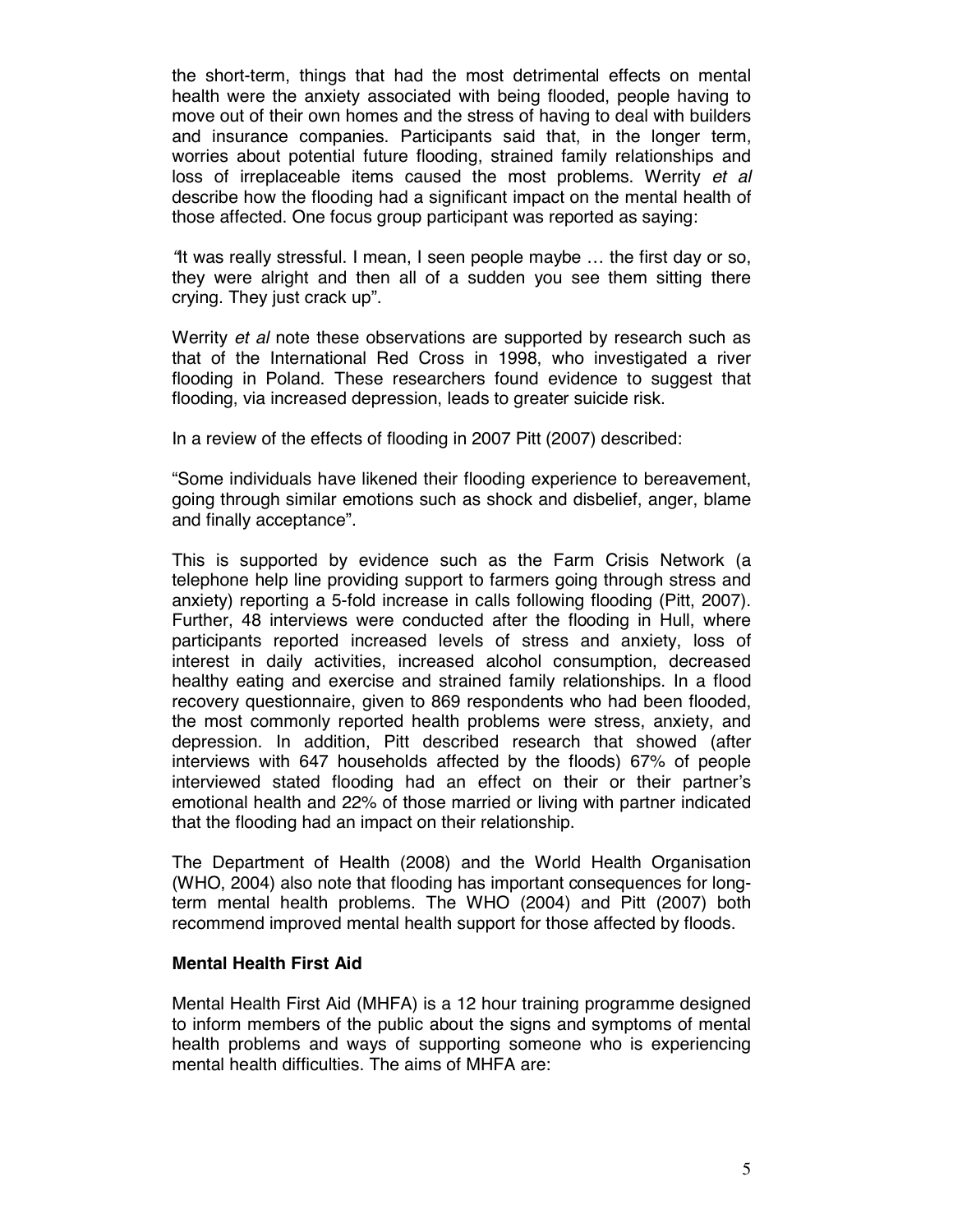- 1. "To preserve life where a person may be a danger to themselves or others.
- 2. To provide help to prevent the mental health problem developing into a more serious state.
- 3. To promote the recovery of good mental health.
- 4. To provide comfort to a person experiencing a mental health problem.
- 5. To raise awareness of mental health issues in the community.
- 6. To reduce stigma and discrimination."

(MHFA England Manual, 2008, p.15)

MHFA looks at the most common mental health problems (anxiety and depression) and one of the more misunderstood mental health problems — psychosis. It covers what to do if when coming across someone in crisis (e.g. having a panic attack, experiencing a delusion) and what to do if a colleague/friend were showing signs of a mental health problem. It discusses what treatments are available, where people can access help and the kinds of self-help available.

Betty Kitchener and Anthony Jorm originally developed MHFA in Australia in 2000. It was designed to improve mental health literacy in Australia (Kitchener and Jorm, 2005). Kitchener and Jorm (2005) describe studies designed to assess the effectiveness of MHFA with three groups: the public, the public in a rural area and those in a workplace setting. The last two studies involved random allocation to a waiting list control group and the three studies contained 1,264 participants in total, suggesting high reliability in the research findings. All studies showed statistically significant improvements post training in a range of areas including increased reported willingness to help others, more confidence in providing support and assistance to others and increased agreement with mental health professionals about effective treatments. One trial also found improved self-reported mental well-being among training participants.

These findings are supported by qualitative data from interviews with 191 training participants, 19-21 months following training. Most of the participants had been in contact with someone experiencing mental health problems within that time and were able to use the skills learnt on the course. Most said they felt more able to handle crises and were more understanding of the experiences of people in distress (Jorm, Kitchener and Mugford, 2005).

Since that time MHFA has been adopted and adapted by a wide variety of countries including Canada, Finland, Hong Kong, Singapore, Ireland, Scotland, Wales and England (Kitchener and Jorm, 2008). Each country has made some modifications to the original programme. England's MHFA training is very much based on the Scottish programme. The Scottish MHFA adapted the Australian content by changing some of the language, covering additional topics such as self-harm and recovery and the development of a DVD that includes testimonies from people who have experienced mental health problems.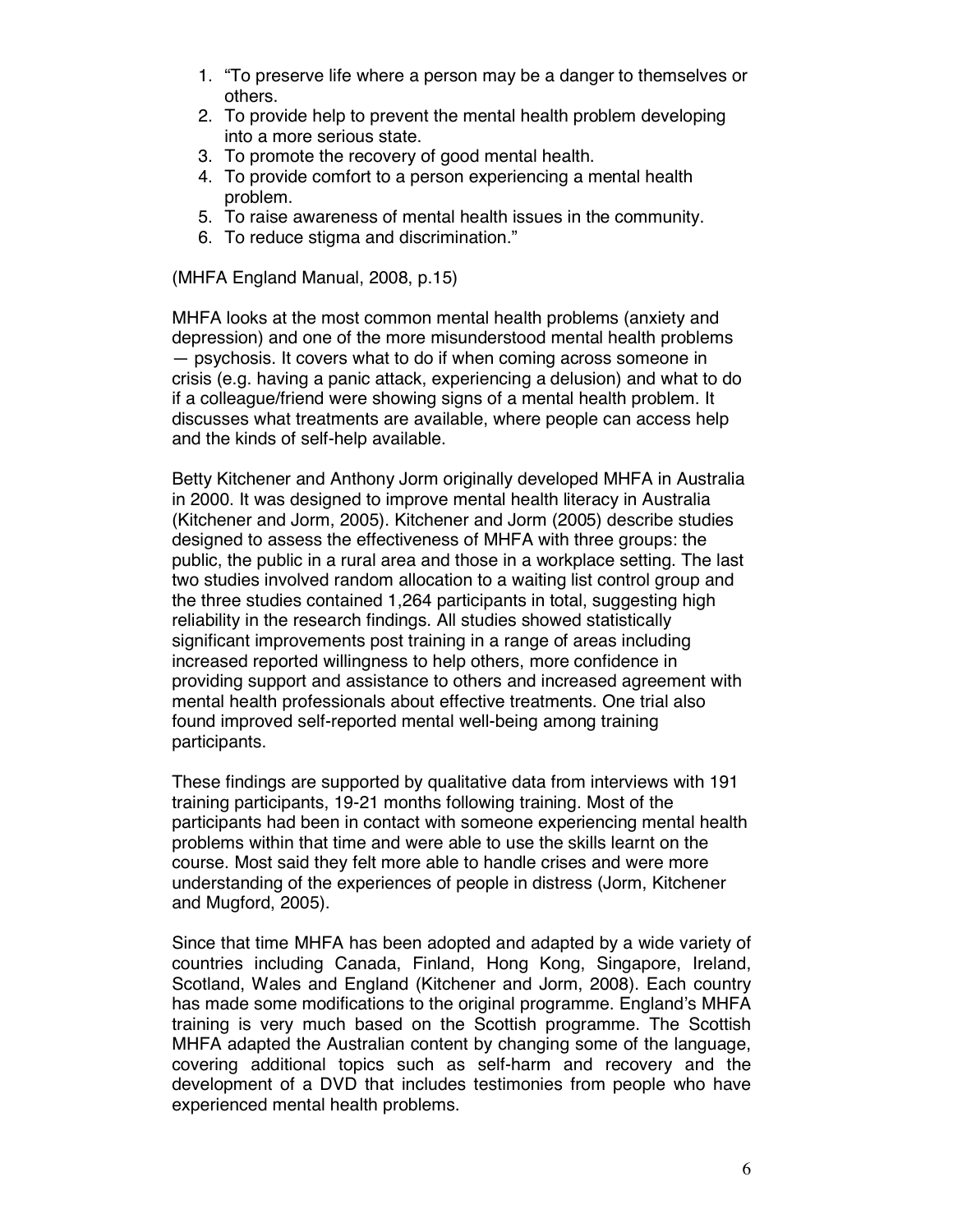The Scottish MHFA programme has been well evaluated (York Consulting, 2004). The researchers conducted pre and post questionnaire analysis, used participant and trainer diaries and interviewed 8 managers of participants who had attended the course. The pre and post questionnaire returns were relatively low, with 61 people returning pre (41%), and 75 returning post (50%), however, 292 completed course evaluation forms. The results should be viewed with caution because of the lack of comparison group, making it more likely factors like wanting to please the researchers and changes in participants' lives other than the training could have had an effect. Nevertheless, the range of research techniques used in this study increases the validity of the results. York Consulting found significant increases in perceived levels of competence pre and post training and positive impacts on training participant's knowledge and learning about mental health. The results indicated a reduction in fear and increase in empathy towards people who experience mental health problems.

## **Method**

### **Participants**

The MHFA course was advertised within the local council and care trust. The advertisement stated that the training was aimed at flood recovery workers. The course was funded by Northumberland Care Trust and was provided free for all the training participants. The job roles of participants included: council workers dealing with flood victims, flood recovery and flood trauma manager, flood warden, red cross flood recovery workers, flood support group leaders homelessness officer for the council, mental health charity support worker, care manager/social worker for people with physical health problems, admin worker for the community mental health team and a community development worker. The stated reasons for attending were most commonly to assist in flood recovery work.

### **Pre and Post Questionnaires**

All participants were asked to complete a questionnaire before the course began, immediately after the course and at three month follow up (please see Appendix 2 for details). The standardised instructions, consent forms and pre and post questionnaires were given at the training venue, immediately before and immediately after the training. An administrator in Northumberland Tyne and Wear NHS Trust emailed the three-month follow up questionnaires to participants. The participants were given 2 weeks to complete the follow up questionnaires and were sent a reminder before that deadline. Participants were also told that one participant who completed all three questionnaires would be selected at random to receive a £10 shopping voucher. Whilst is was necessary to allocate numbers to the participants to their pre, post and follow-up questionnaires could be matched up, participants were assured that their questionnaires would be made anonymous in the write-up and their responses kept confidential.

The questionnaires incorporated the following measures: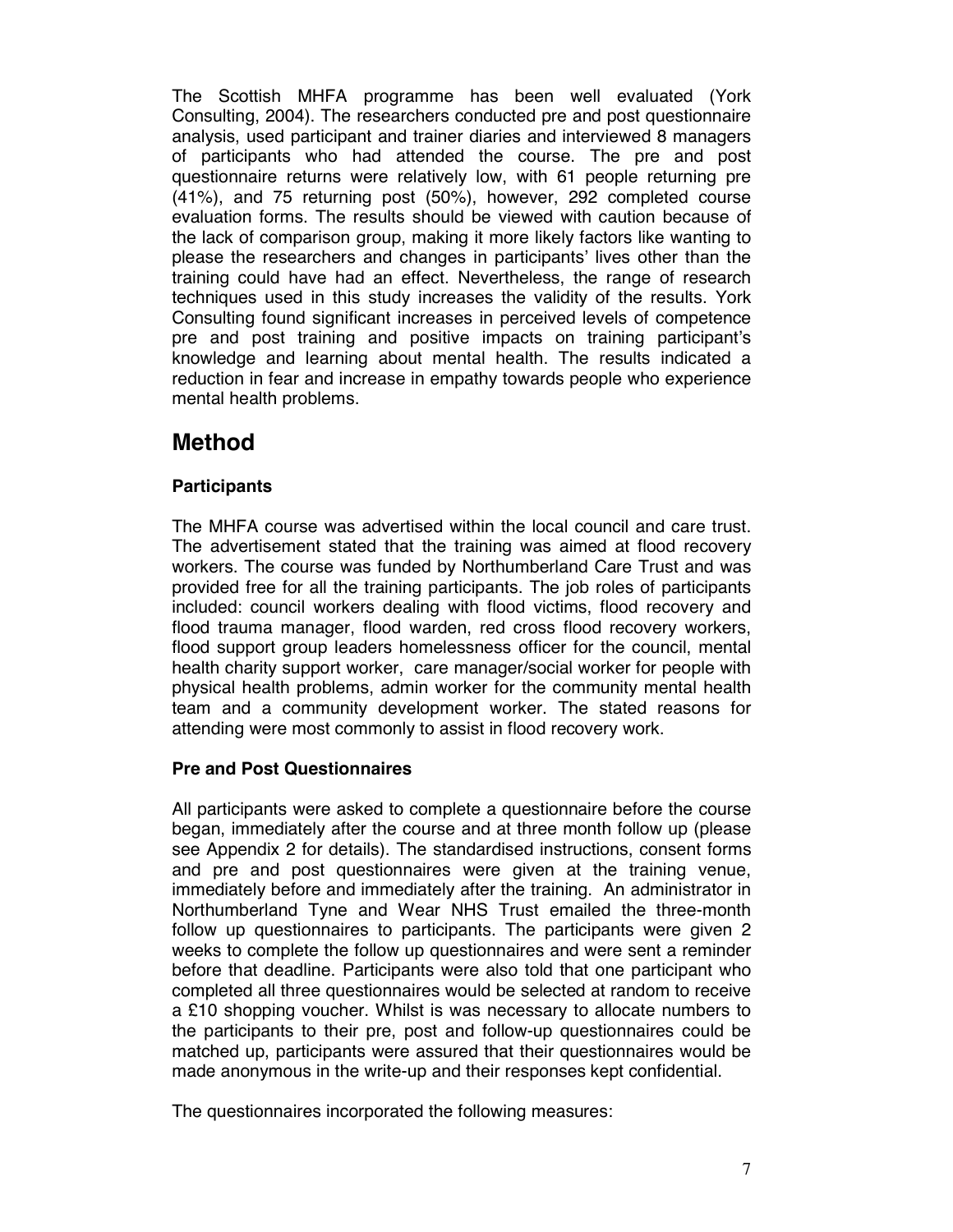1. Perceived confidence in ability to manage own and others stress, willingness to help a family member or friend with mental health problems.

As no brief validated measures could be found, this was measured by asking: "How confident are you in managing your own stress?" and "How confident are you in managing others stress?". Participants were also given a description of someone experiencing mental health problems and were asked "How likely would you be to offer this person help if they were a family member?" "If they were a colleague?". These questions and the description were taken from the national MHFA evaluation. It should be noted the psychometric properties of these questions has yet to be evaluated, which could undermine the reliability of the results.

#### 2. Social Distance

Link, Yang, Phelan and Collins (2004) define social distance as "a respondent's willingness to interact with a target person in different types of relationships". It is one of the more commonly used measures of stigma. Link *et al* note that the measure tends to show good internal consistency reliability (participants tend to score similar scores on each of the questions relating to social distance) and good construct validity (the questionnaire relates well to other measures of stigma). For example, people who perceive people with mental health problems as dangerous are more likely to desire increased social distance.

3. Feelings towards people with mental health problems

This measure is based on asking people's reaction to a description of someone with mental health problems and was developed by Angermeyer and Matschinger (2004). Link, Yang, Phelan and Collins (2004) heavily endorse the use of this measure, given the apparent lack of research focussing on emotions and stigma. Link *et al* report the measure has good reliability and validity relating to other measures of stigma, however the vignettes used in the original experiment were not available, therefore, a description of a person with mental health problems used in the MHFA England national evaluation was used. Only items with the highest factor scores from Angermeyer and Matschinger (1996) were used – anger, irritation, sympathy, desire to help, anxiety and feelings of unease.

#### 4. Negative beliefs towards people with mental health problems

The researchers were unable to find a validated measure of stigmatising attitudes towards people with mental health problems in the workplace. Therefore, these questions were based on workplace research that investigated employer views towards mental health and public attitude questionnaires about views of mental health. The rationale for each of the questions relating to stigma is outlined below:

• "People with mental health problems struggle with them all their lives". This is based on research that suggests a strong belief in recovery is associated with reduced negative beliefs and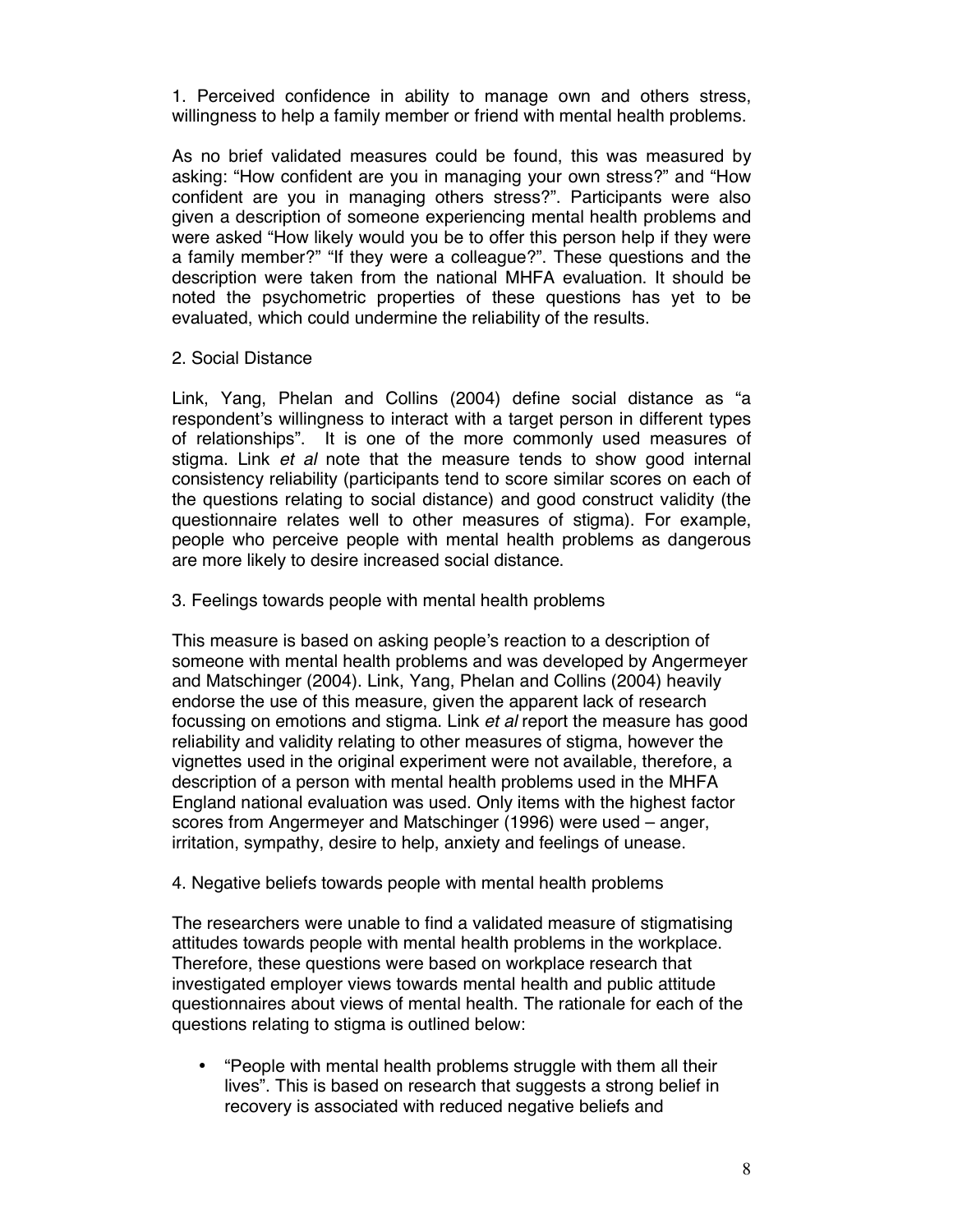behaviours towards people with mental health problems (Sayce, 2003, Luty, Umho, Sessay, and Sarkhel 2007, Mann and Himelein 2004, Robson and Bostock, in preparation).

- "People should be better protected from people with mental health problems". This is linked to research suggesting beliefs about dangerousness are linked to fear and negative behaviours towards people with mental health problems (Robson and Bostock, in preparation, Sayce, 2003, Corrigan, Rowan, Green, Lundin, River, Wasowski, White, Kubiak, 2002).
- "People with mental health problems are fundamentally different to other people". This is based on research suggesting that the stigma of mental illness relates to seeing people with mental health problems as "others"; an "us and them" mentality (Robson and Bostock, in preparation, Link, Yang, Phelan, and Collins, 2004).
- "People with mental health problems can't take on new challenges" . This is based on workplace opinions research which suggests that this is a commonly held view on workplaces (Working Minds, 2001, Shift, 2008, Thornicroft, 2006).
- "People with mental health problems are likely to be unreliable at work" and "If an employee is experiencing stress at work it is the individual's responsibility to manage it, not the employers". This is based on research suggesting employers underestimate the impact of work on their employees, the responsibility for mental health tends to be put on the individual (Sainsbury, Irvine, Aston, Wilson, Williams and Sinclair, 2008, Working Minds, 2001).
- "People with mental health problems are incapable of making simple decisions about their own lives". This question is based on the Attitudes to Mental Illness Research Report (Prior and Carman, 2008).

Whilst there is research support for including these questions, the psychometric properties have yet to be established.

5. Knowledge of mental health problems

This is based on the MHFA England national evaluation and consists of 3 self-rated items: knowledge of mental health problems in general, different types of mental health problems and the signs that indicate a mental health problem. Again, there is no information on the psychometric properties of these items.

6. The causes of mental health problems.

Research suggests that increased belief in the social causes of mental health problems and decreased belief in biological causes of mental health problems results in a reduction in stigma (Read, Haslam, Sayce & Davies 2006, Walker and Read, 2000, Robson and Bostock, in preparation). Therefore, two items from Sholl, Korkie and Harper (2009) relating to belief in social or biological causes were included in the questionnaire.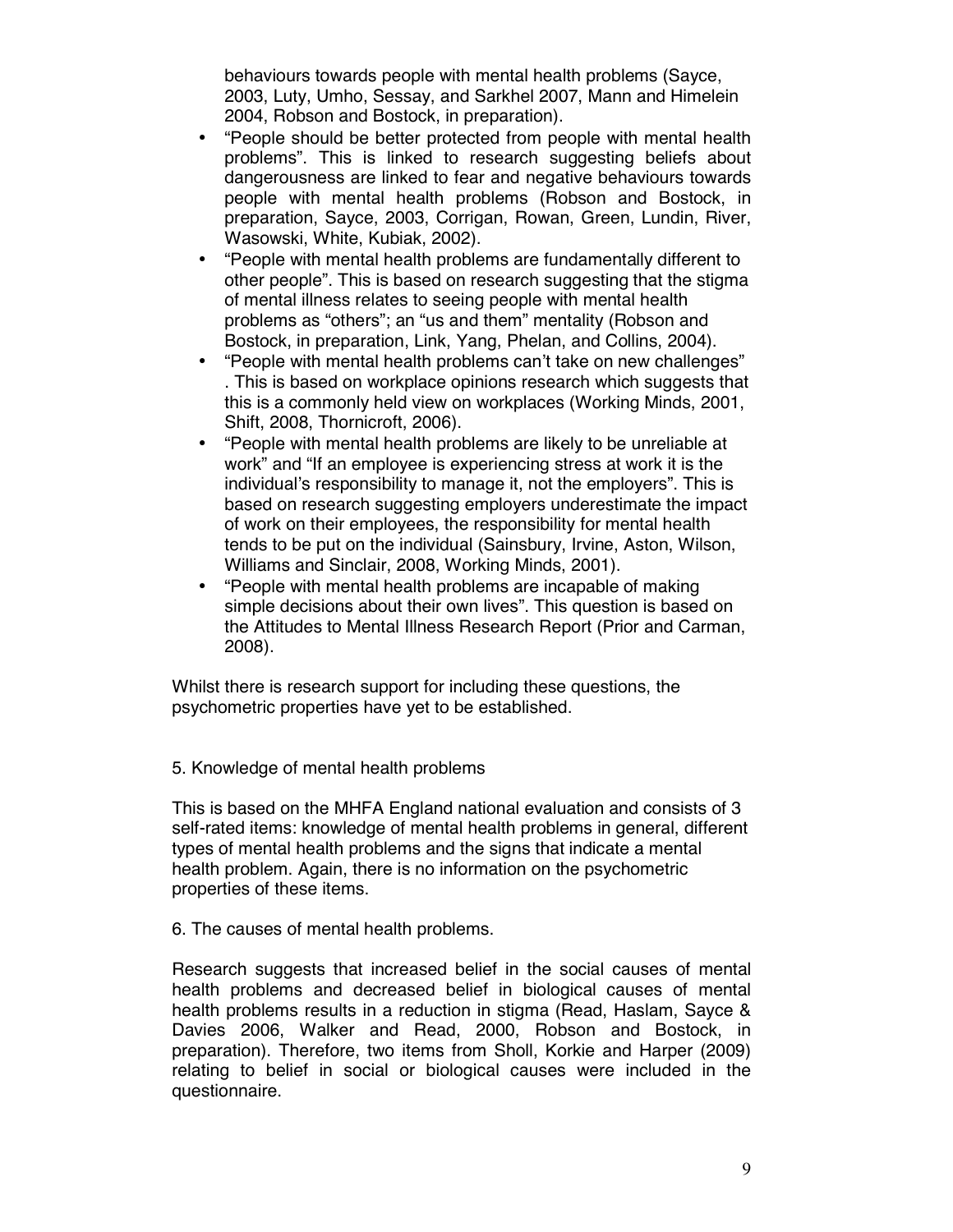#### 7. Days absent and job satisfaction

These questions were taken from the World Health Organisation Work Performance Questionnaire (WHOWPQ) (Short Form) Kessler, Barber, Beck, Berglund, Cleary, McKenas, Pronk, Simon, Stang, Üstün, T.B. and Wang, P.S. (2003). The full version of the WHOWPQ has been validated with a range of occupational groups such as airline pilots, automobile company workers and train engineers (Kessler et al, 2003) who found that scores on the full version of the questionnaire matched accurately to objective records of job absenteeism and presenteeism. Kessler, Ames , Hymel , Loeppke , McKenas , Richling , Stang , Ustun (2004) found the full version of the WHOWPQ to have good validity and reliability and to be sensitive to change. However in our analysis we used some items from the short form questionnaire, as the short form was felt to be too lengthy to include in its full form. As Kessler, Petukhova, McInnes and Üstün (2007) note, not using the full version of the questionnaire can reduce the validity of the scores because consistency checks cannot be made, this will have to be taken into account when interpreting the results from our pre and post questionnaire.

8. Warwick-Edinburgh Mental Well-Being Scale (WEMWBS).

This is a 14-item scale designed to measure positive mental well-being. The scale has been tested on student populations and in Scottish national mental health surveys (Tennant, Hiller, Fishwick, Platt, Joseph, Weich, Parkinson, Secker, and Steart-Brown, 2007). The measure has shown good content validity (the items that are included are useful) good construct validity (all the items are measuring just one concept), good criterion validity (the questionnaire related well to other measures of mental health and well-being, such as the GHQ). It also shows good testretest reliability. The WEMWBS was also tested against the Balanced Inventory for Desirable Responding (BIDR) designed to measure tendency to give the perceived "desired response" to a questionnaire. The correlations with this measure were low, suggesting the WEMWBS is not overly susceptible to desirable responding. Tennant et al conclude that the measure is a good assessment of mental well-being at the population level, however, they note that the scales sensitivity to change has not been measured, suggesting that our pre and post results should be interpreted with caution.

#### 9. MHFA England questionnaire

This is a general evaluation that asks the participant to rate the quality of the course content, materials and facilitation.

#### **Interviews**

During the training, all participants were invited to volunteer to be selected for interview. All those who volunteered were given a chance of winning a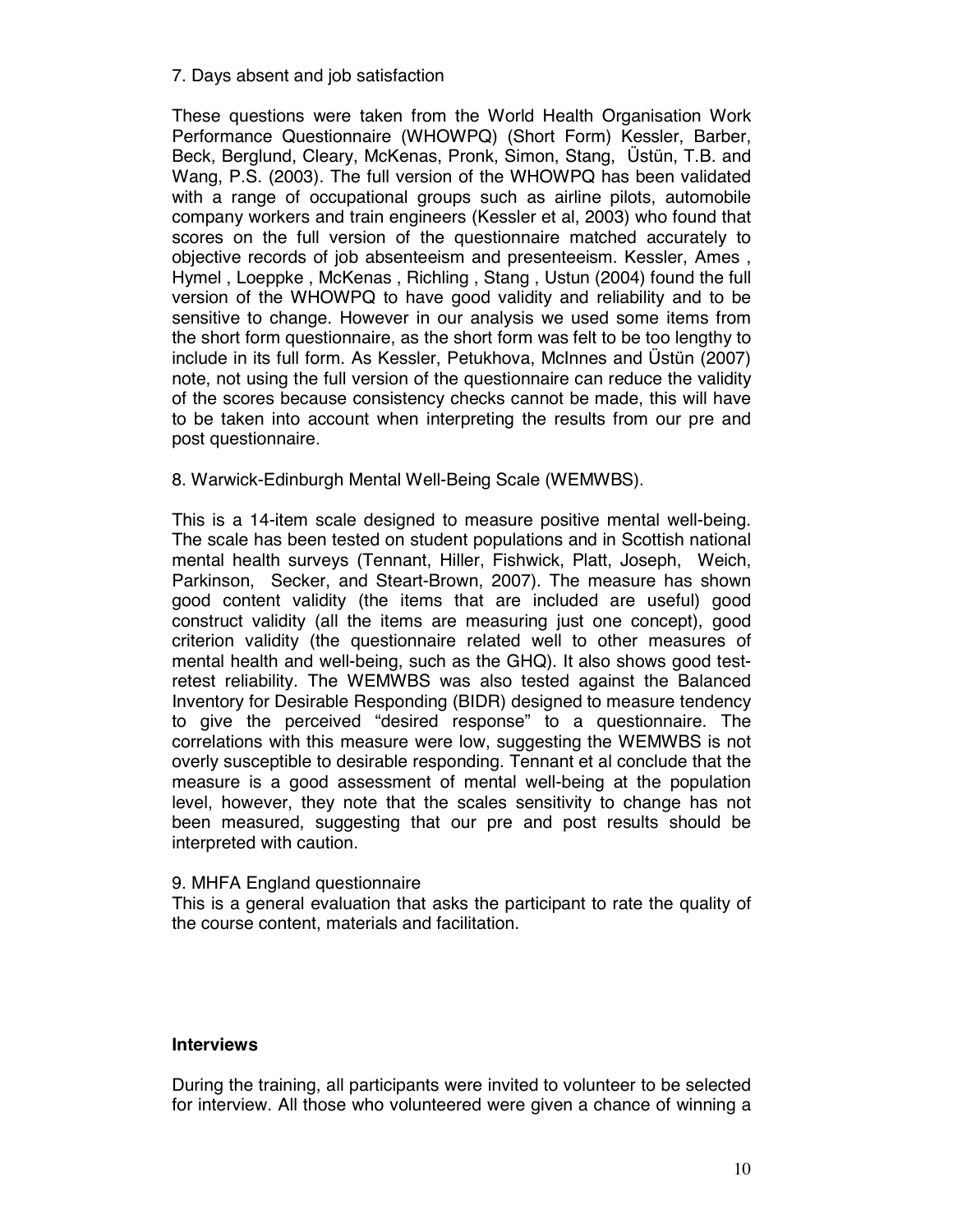£10 shopping voucher. The group were informed that the interviews would be carried out by a person outside the training team and the identity of the interviewees would be anonymous, the trainers would not know who had been selected.

Two Psychology Assistants at Northumberland Tyne and Wear NHS Trust, with previous experience of qualitative interviewing, carried out the interviews and analysis. The interviewers were instructed to use the topic guide to conduct interviews (see Appendix 3). The interviewers were asked to complete their write-ups as soon as possible following the interview and to use the interviewee's own words as much as possible. It is acknowledged that whilst these interviews will add value, they will not lend themselves to through qualitative analysis because they were not recorded using an audio recording device.

All interviews were carried out between 2 and 4 weeks after the training. 5 volunteers were selected at random for interview. If the selected interviewee was unreachable on more than two occasions, a new interviewee was selected from the volunteers.

## **Results**

### **Pre and post questionnaires**

The small number of participants means that the quantitative results should be viewed with caution; they should be seen as suggestive, rather than definitive. The results are designed to help give some indication of attitude change and provide suggestions for the direction of change.

Because of the low number of participants, statistical analysis would not be meaningful. Therefore, average group scores were used to look for a group trend at pre, post and 3 month follow-up. The questionnaires that were only completed at pre test and follow up (The job satisfaction scores and well-being scale) only included those participants who had completed both the pre and 3 month follow-up questionnaires to obtain more accurate results of change.

#### Response rates

17 participants completed the pre and post questionnaires, these were completed on site, immediately before and immediately after the training. The 3 month follow-up questionnaire was sent out by email, which reduced the response rate. 9 participants completed the 3 month follow-up questionnaires (a response rate of 53%). The response rate for our 3 month follow up questionnaires was higher than average for postal questionnaires (Edwards, Roberts, Clarke, DiGuideppi, Pratab, Wentz and Kwan, 2002) suggesting the monetary incentive and email delivery are an effective method of increasing follow-up questionnaire returns.

Participant characteristics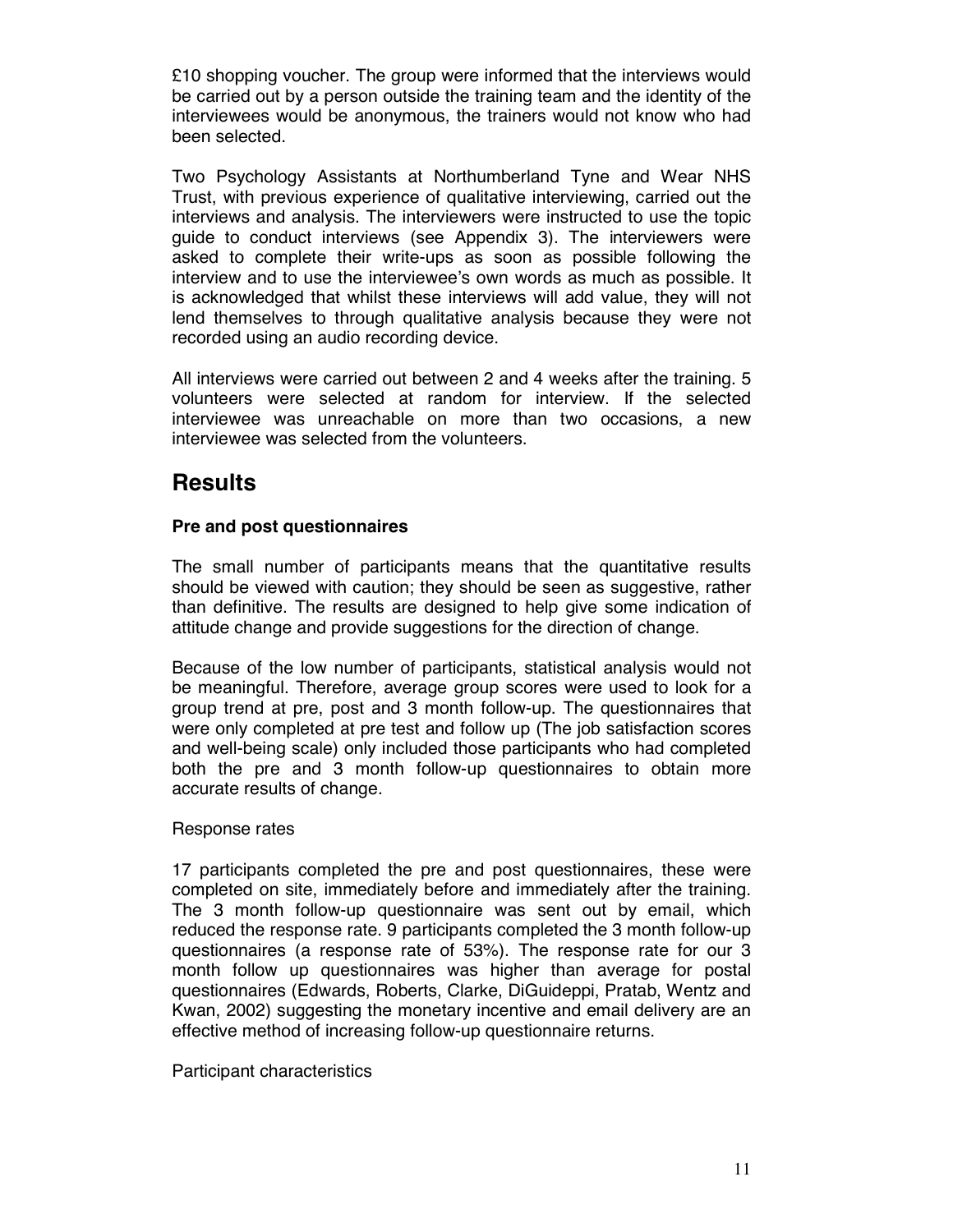There were more women than men in the sample (12:5) and the most common age range was  $27-37$  (n = 6). However, there was a good range of ages . At pre-test, many of the participants had received mental health training previously  $(n = 7)$ , had been close to someone with a mental health problem  $(N = 6)$ , had experienced a mental health problem themselves ( $N = 7$ ), or had been in contact with someone with a mental health problem within the last 6 months  $(N = 14)$ . These high levels of contact are unsurprising given the jobs of the training participants (noted in "participants" section of the method). However, this does make it more likely that the training participants would have a lower levels of pre-group negative beliefs towards people with mental health problems than average — contact with someone with mental health problems has consistently been associated with lower levels of stigmatising attitudes (Thornicroft, 2006, Sayce, 2003, Robson and Bostock in preparation).

#### Questionnaire results

Please see Appendix 1 for a detailed graphical breakdown of the results. Please note th three month follow-up data should be viewed with caution because of the small numbers of people who completed the questionnaires.

1. Perceived confidence in ability to manage own and others stress, willingness to help a family member or friend with mental health problems.

There was a slight increase in the group's average perceived ability to managing their own stress at post test and a slight further increase at 3 month follow up. There was also increases in participants average scores in confidence in managing own stress, willingness to help a family member and willingness to help a friend with mental health problems. These improvements declined somewhat at 3 month follow up, but were still higher than pre-group levels.

#### 2. Social Distance

The average group social distance increased at post test and 3 month follow up. It should be noted that the pre-test scores of the group were already quite high.

#### 3. Feelings towards people with mental health problems

The average group feelings towards people with mental health problems improved at post test and follow up. It should also be noted that the pretest score of the group were already quite high.

4. Negative beliefs towards people with mental health problems

The results the group were more likely to reject negative beliefs about people with mental health problems at post test and follow up.

5. Knowledge of mental health problems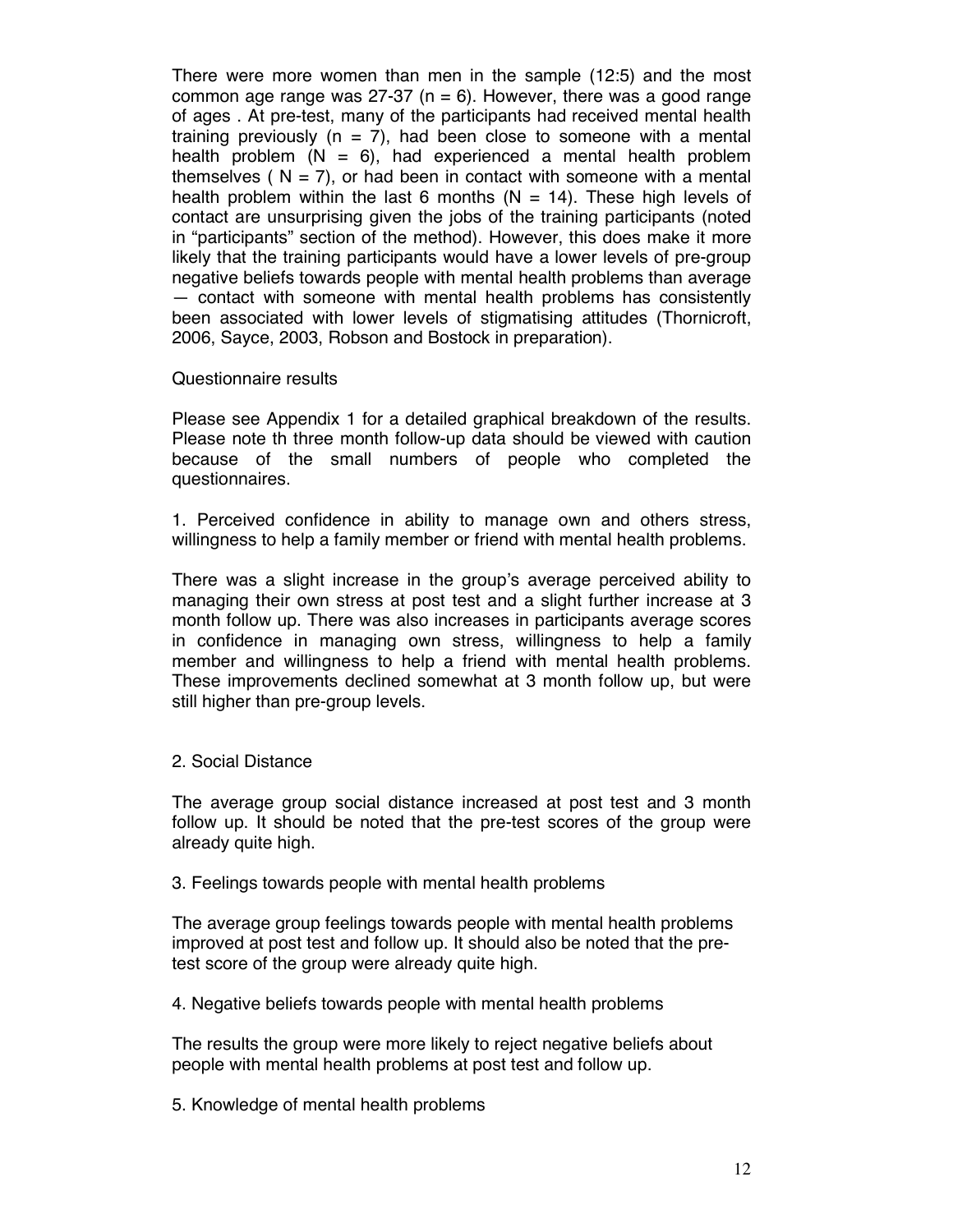Self rated knowledge of mental health problems increased at post test. This declined somewhat at the 3 month stage, but was still higher than pre-group levels.

6. The causes of mental health problems.

On average, the group were slightly more likely to reject biological factors as the main cause of mental health problems at post test and follow up. However, there was no increase in participant's agreement that mental health problems are mainly cause by stressful events in people's lives.

7. Days absent and job satisfaction

Graph 11 showed that for the participants who completed the 3 month follow-up (8 participants), their average ratings of their job satisfaction and their current job performance (compared to their usual job performance) decreased. Graph 12 shows that for those participants who completed pre and 3 month follow-up questionnaires, the number of days they were off work due to illness and number of times they stayed at work late decreased from pre group to 3 month follow-up.

8. Warwick-Edinburgh Mental Well-Being Scale (WEMWBS).

Graph 13 shows that for the 8 participants who completed pre and followup questionnaires, the average (group) wellbeing score improved.

9. MHFA England questionnaire

Table 1 shows that the participants rated all aspects of the programme from good to excellent.

| Area:                      | Presenters | Slides | Video<br>Clips | Manual | Learning<br>Exercises | Structure | Content |
|----------------------------|------------|--------|----------------|--------|-----------------------|-----------|---------|
| Group<br>Average<br>Score: | 4.2        | 3.9    | 3.6            | 4.3    |                       | 3.9       | 4.2     |

**Table 1**. This was measured by asking participants "How would you rate the…" Participants are asked to circle words- Excellent (5), Very Good (4) Good (3) Fair (2) Poor (1). Minimum score  $= 1$ . Maximum  $= 5$ .

#### **Interviews**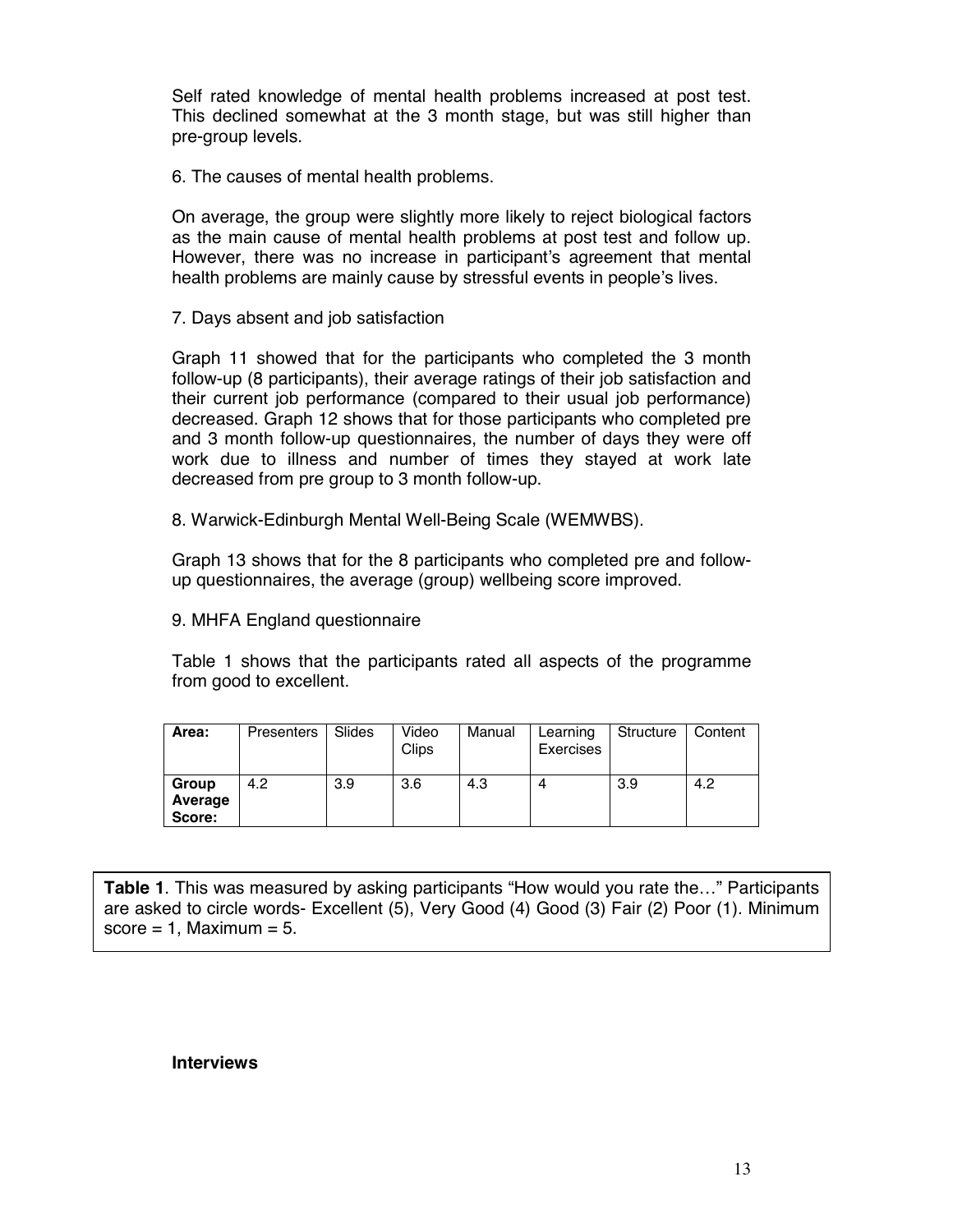The interviews were transcribed by two Psychology Assistants, with experience of conducting qualitative interviews. The author then reviewed these transcripts to identify common themes in participant's responses, which are summarised below. Please note these themes just contain a flavour of the responses given by the interviewees, the full transcripts are available on request.

### Q1 What was the most useful/effective part of the training?

#### **Theme: Increased ability to notice when people are having problems:**

- What personally appealed to me most was the information on suicide and depression and the ongoing influences on these, as the people I work with are most likely to manifest these problems.
- The consolidation of the information into a presentation helped me make sense of how everything linked together, which I hadn't been able to do before.

### **Theme: Increased confidence and knowledge in how to help people who are experiencing problems:**

- Overall it gave a boost in confidence in recognising what might be happening and knowing what to do from there.
- It gave the confidence to follow through with a feeling, acting on something.
- It really made me think about how I had dealt with people in the past
- Being given a practical model ALGEE model gave us something that could be applied in different situations.
- Generally: learning that it is more important to listen to someone than to give advice.

#### **Theme: Increased empathy, getting a better understanding of what experience of mental health problems is like:**

- Whispering in the ear was a good experience that allowed you to find out what it is like to hear voices.
- Case studies interviews with professionals and patients. Discovering that the image most people have of mental illness is one that they get from the media/films which is far from the truth. Very eye opening.

### **Theme: Running of the group and materials given:**

- The balance between practical and theory was spot on, the relevance to my work was excellent.
- The group discussions were very useful because other people brought experience to the group.
- I loved the focus, (one of the facilitators) was particularly good at allowing people to have their say but then bringing them back and getting them focused.

#### Q2- What was the least useful/effective thing on the training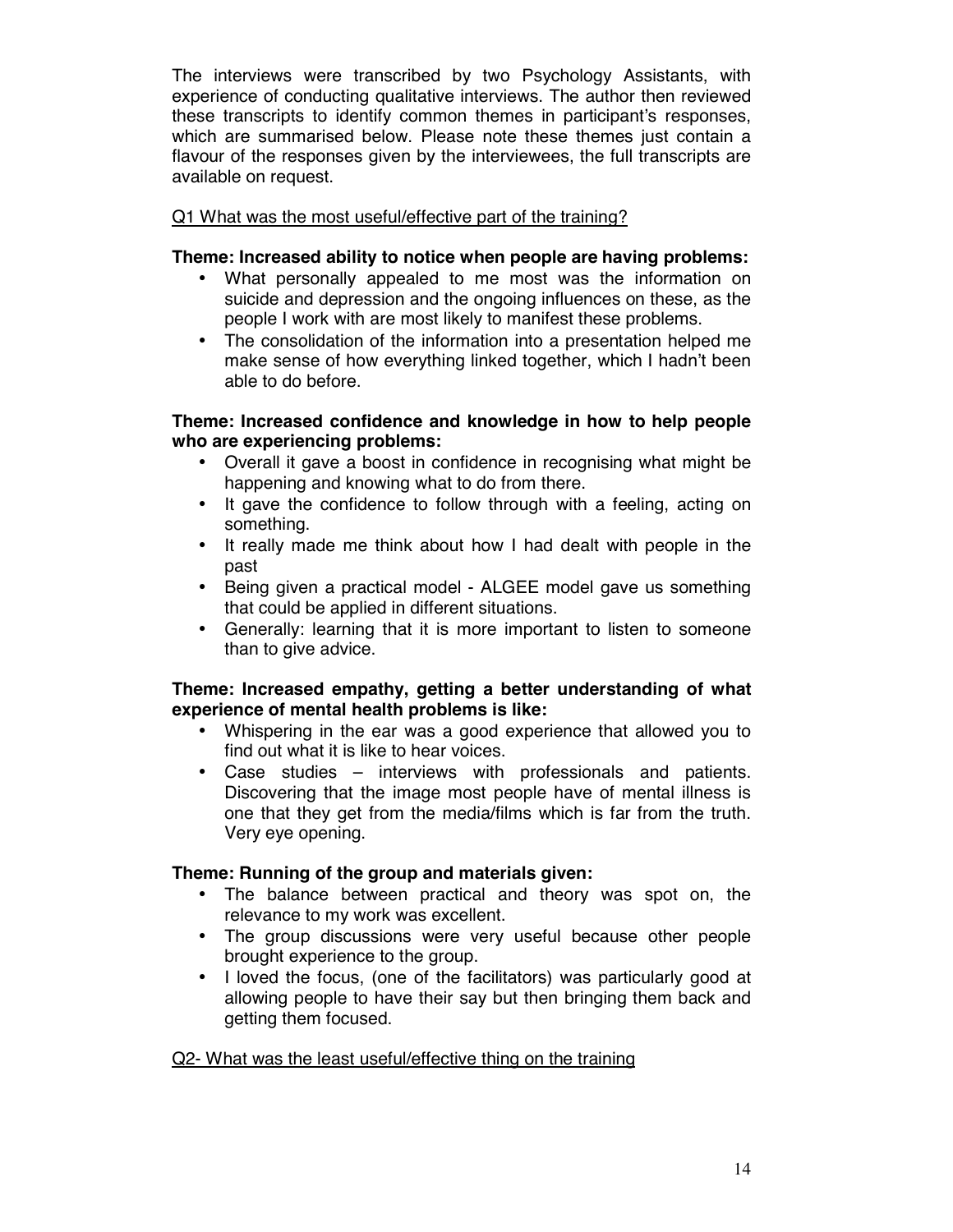### **Theme: Nothing not useful, very enjoyable/nothing in particular**

- The work in groups was fantastic and well designed.
- I came back inspired, told my manager it was excellent!

### **Theme: A lot to take in, too much powerpoint**

- '….only thing was that a lot of it was on PowerPoint which got a bit boring'.
- Nothing specific but it was a bit heavy going. (asked for clarification and they meant it was a lot to take in as well as being highly emotive).

Q3 How relevant was the training to your job? And Q4 Have you had the opportunity to use the training?

#### **Theme: More confidence and knowledge that helps with daily work**

- Everyday, about 20 times a day!
- It gave me awareness of the signs and symptoms I can now identify as serious or not so serious, I wish Id had this knowledge before.
- It was pitched at the right level so I have been able to use the information and it has certainly enhanced the skills I am able to bring to my job.
- I work with physical disabilities but mental health problems do happen alongside and I definitely have more confidence about what stages. people need to be referred to mental health services and what to do.

### **Theme: Helping when supporting flood victims**

- I work with flood victims all over the country, particularly working with the emotional trauma it causes – so consequently the relevance was massive.
- Very relevant. I'm currently working with flood victims and homelessness at the moment. Good to be able to recognise the signs and to know what to do initially.

#### **Theme: Haven't been using it yet but expect to in future**

- I meet people from all walks of life such as refugees and asylum seekers, so it will come in useful. Its difficult to say today as I think its something that will become apparent in the future.
- Its given me awareness, when talking to people, about picking up on signals, perhaps earlier on, or noticing things I maybe wouldn't have before.

#### Q6 and 7 Have you learnt anything new? Have your attitudes changed?

#### **Theme: Consolidated previous knowledge and attitudes**

- It consolidated a lot of what I know.
- It made the knowledge more accessible.
- Put the ideas together.

#### **Theme: Challenged assumptions participants had made about mental health**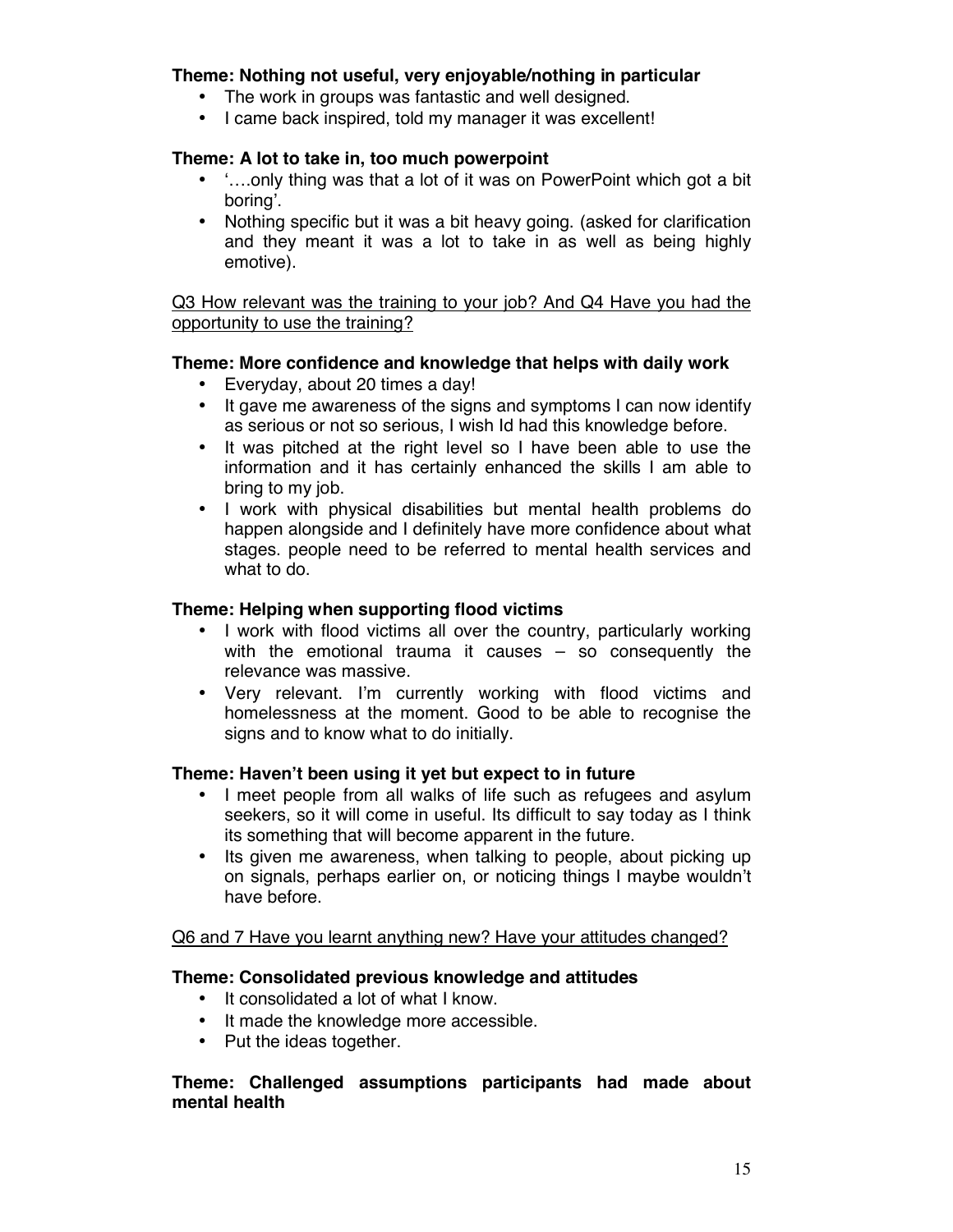- Yes, I definitely learnt something about Depression. I realised I had maybe made a lot of assumptions and it dispelled some of these for me, put them to one side.
- It confirmed what I already knew realised I was wrong on some things.
- It changed my attitudes towards it (mental health).
- Yes! Completely different subject than they have every dealt with before. The course took away their pre-conceptions about mental health.
- A little knowledge is dangerous and I think this was me before the training, it's blown away the assumptions I had made.
- Before the training had the attitude that people with mental health problems should just 'deal with it' but afterwards understood the difficulties they face.

#### **Theme: Increased empathy and understanding towards people with mental health problems:**

- It helped me see it from someone else's perspective, particularly the example with the mobile phone and someone talking to themselves and also the exercise where someone was whispering in your ear as you talked.
- This really raised awareness again of the particular things people may be experiencing and the impact.
- More understanding of what people may be experiencing. Fear factor taken away.
- Learned a different way of looking at things and am now able to better put myself in the shoes of someone who has mental health problems.

#### **Theme: Increased general knowledge about mental health**

- Absolutely particularly the whole area of suicide.
- I think my general day to day knowledge of mental health issues has improved, it has definitely raised my awareness.
- Its also helped to update my knowledge, since I was trained techniques and thinking has changed but I've never had this update – the training definitely helped with this.
- Around particular illnesses I feel now I have a lot more knowledge.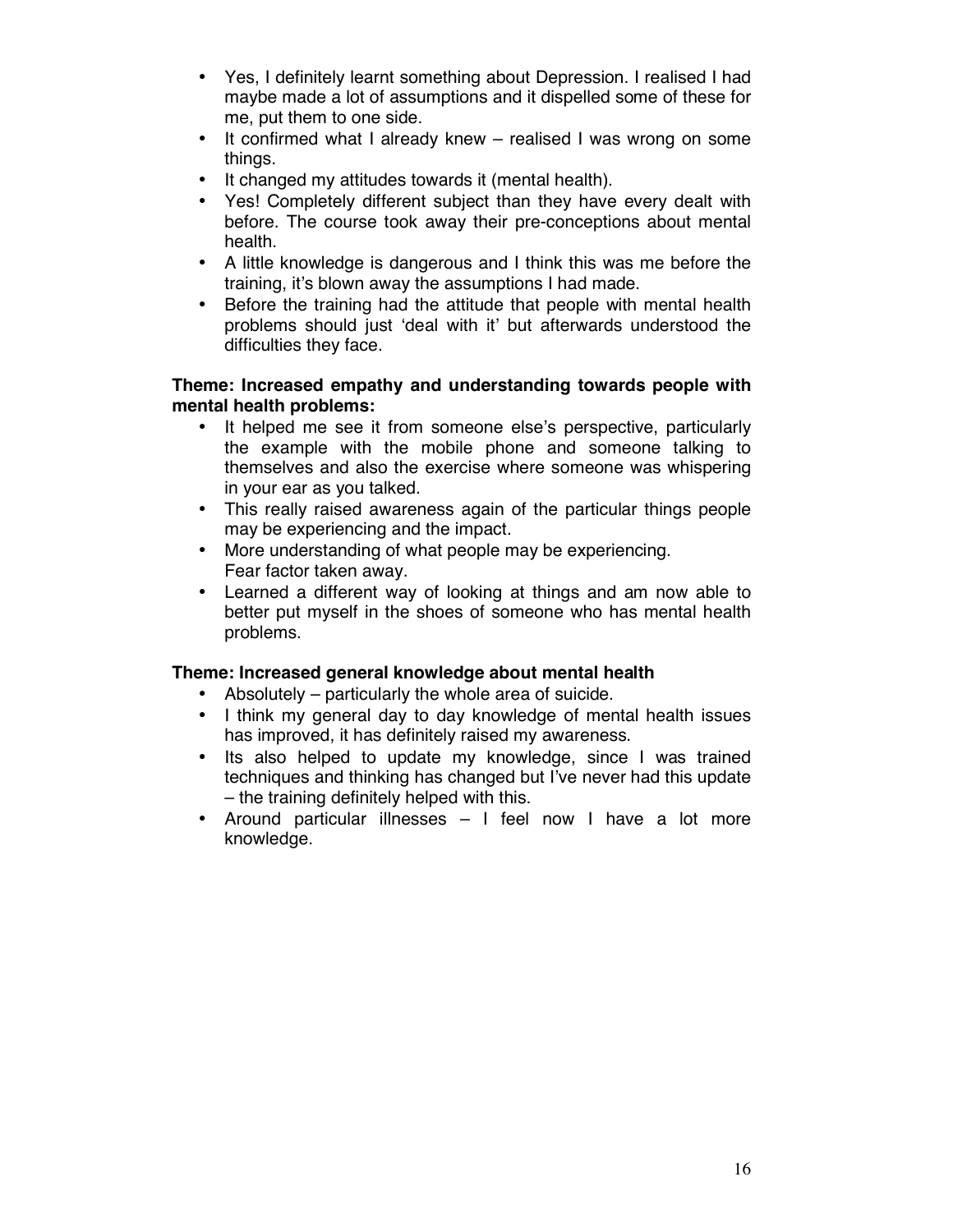## **Discussion**

The MHFA training was well received by the flood recovery workers, they rated all aspects of the programme from good to excellent. The themes from the interviews included: participants reported: they knew more about mental health, their previous knowledge had been consolidated, they were more able to recognise when people are in distress and they believed they were likely to use the training in the future, if they had not already by the time of interview.

This discussion will mainly focus on the results of the pre and post questionnaires and qualitative interviews, as the low response rate to the 3 month follow-up questionnaires makes it difficult to draw reliable conclusions. The 3 month follow up results do look largely promising and suggest that the post training effects may last longer term, but further research will need to be conducted to confirm this.

It is important to acknowledge that it is difficult to say whether the pre and post changes that have occurred did so because of the MHFA England training or as a result of external factors or multiple testing, due to the lack of an adequate comparison group. The results will be discussed with this in mind and any tentative conclusions drawn will be supported by the qualitative interviews and existing research.

1. Improved knowledge, attitudes and feelings towards people with mental health problems post training.

The groups showed relatively positive attitudes, feelings and some knowledge of mental health problems at pre test. This lis likely to be due to the job roles of the individuals who attended and the fact that many of them knew someone who had experienced a mental health problems. Nevertheless, the group showed less negative attitudes, emotions and desired social distance towards people with mental health problems following training. They also perceived themselves as more knowledgeable about mental health following training. This is particularly interesting as participants showed quite positive beliefs in the pre test and some perceived them selves as knowing quite a bit about mental health before the training.

The qualitative interviews suggest that the positive change was due to people's previous attitudes and assumptions towards people with mental health problems being challenged. One participant noted that the course took away his pre-conceptions about mental health. This is supported by research in that beliefs about people with mental health problems being dangerous (Corrigan, Rowan, Green, Lundin, River, Wasowski, White, Kubiak, 2002) or unlikely to recover (Luty, Umho, Sessay, and Sarkhel, 2007) are seen as common and likely to lead to increased negative behaviour and beliefs about people with mental health problems. The MHFA England course provides both factual information about dangerousness and promotes a strong recovery message.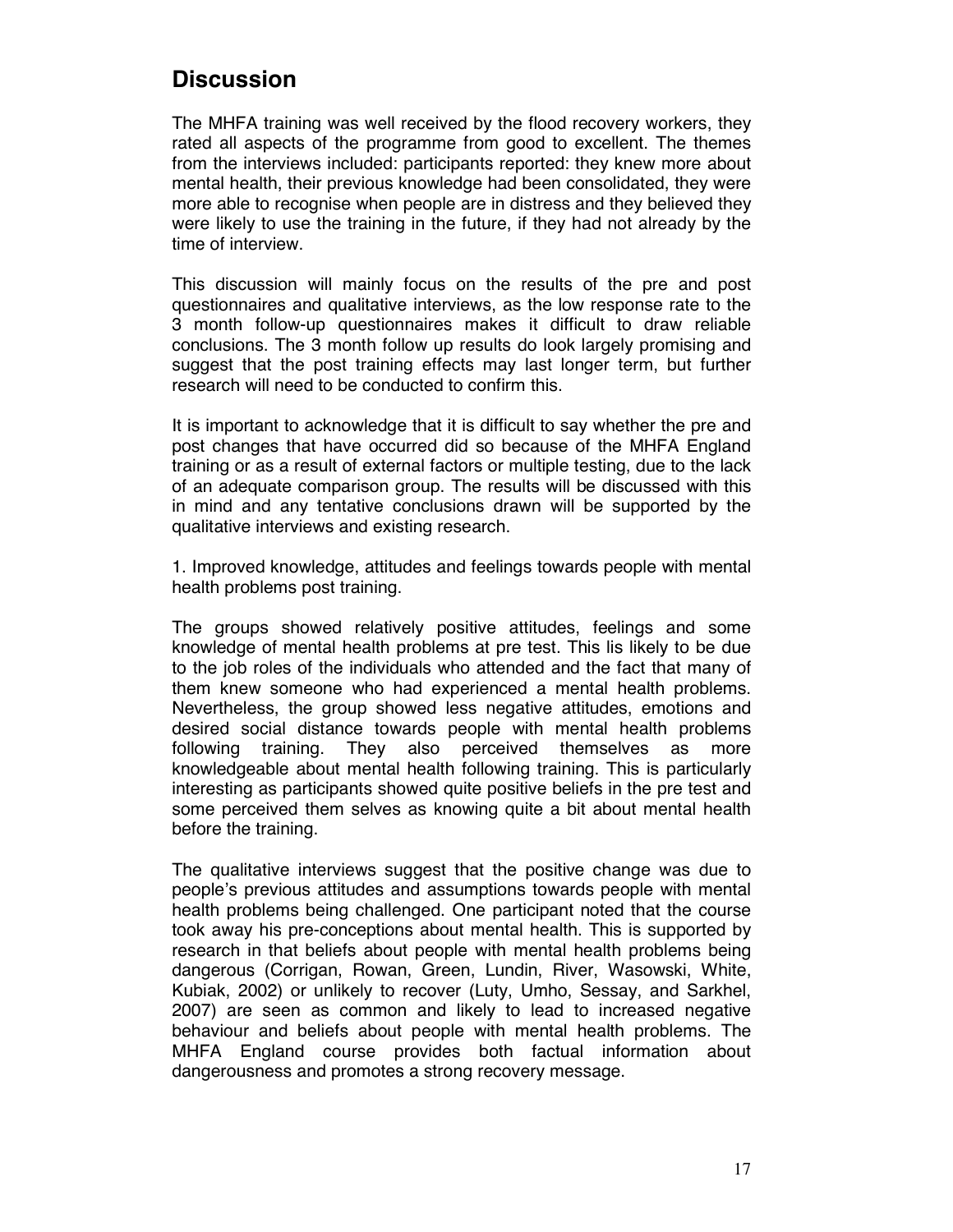Further, the interviews suggest that MHFA increased participant's empathy for people experiencing mental health problems; one participant mentioned feeling more able to "put myself in the shoes of someone who has mental health problems". This is also supported by research, Friedli (2007) argues that creating an emotional connection with the stigmatised group is an important part of selling the need for change to a group. It is likely that the personal stories included in the MHFA DVD and in the examples given by the facilitators help to create this emotional connection. Gale, Seymour, Crepaz-Keay, Gibbons, Farmer and Pinfold (2004) note:

"featuring real stories prompts emotional responses which are known to facilitate learning and change" p.12

2. Improved confidence and willingness to help others post training.

The pre and post questionnaires show that the group (on average) reported themselves to be more confident in their ability to manage others stress and more willing to help a friend, colleague or family member with mental health problems. The qualitative interviews suggest that this could be due to feeling more knowledgeable (as described above) and because they were given practical steps to take if they encountered someone in difficulty. One participant mentioned "Being given a practical model – ALGEE gave us something that could be applied in different situations". Others talked about being able to recognise if something was wrong and "knowing what to do from there".

This is supported by research that suggests that showing people what to do; giving them the role of "helper" (or mental health first aider) is likely to increase helping behaviour. The concept of bystander apathy is well known and studied within Social Psychology. It relates to the human tendency to avoid intervening when someone is in distress. This phenomenon becomes more apparent the more people that are around. It is theorised that there is a "diffusion of responsibility" where people in a crisis situation believe that someone else will manage the situation and so do nothing. Myers (1999) describes experiments designed to increase helping, which suggest increasing people's responsibility and reducing ambiguity will increase altruism. MHFA increases participant's responsibility (they are now in the position of having been trained to respond to someone in distress) and decreases ambiguity (outlines clear ways to respond).

This finding is particularly relevant in relation to the current training group who were flood recovery workers. Given the high incidence of mental health problems in flood affected areas, these results imply that the MHFA participants are more likely to recognise and support people who are in distress. One participant noted "I'm currently working with flood victims and the homeless at the moment. Good to be able to recognise the signs and know what to do…". Those who had not been using the training at the time of interviews thought it would come in useful in the future, especially in flood recovery situations.

3. Increased confidence in ability to manage their own stress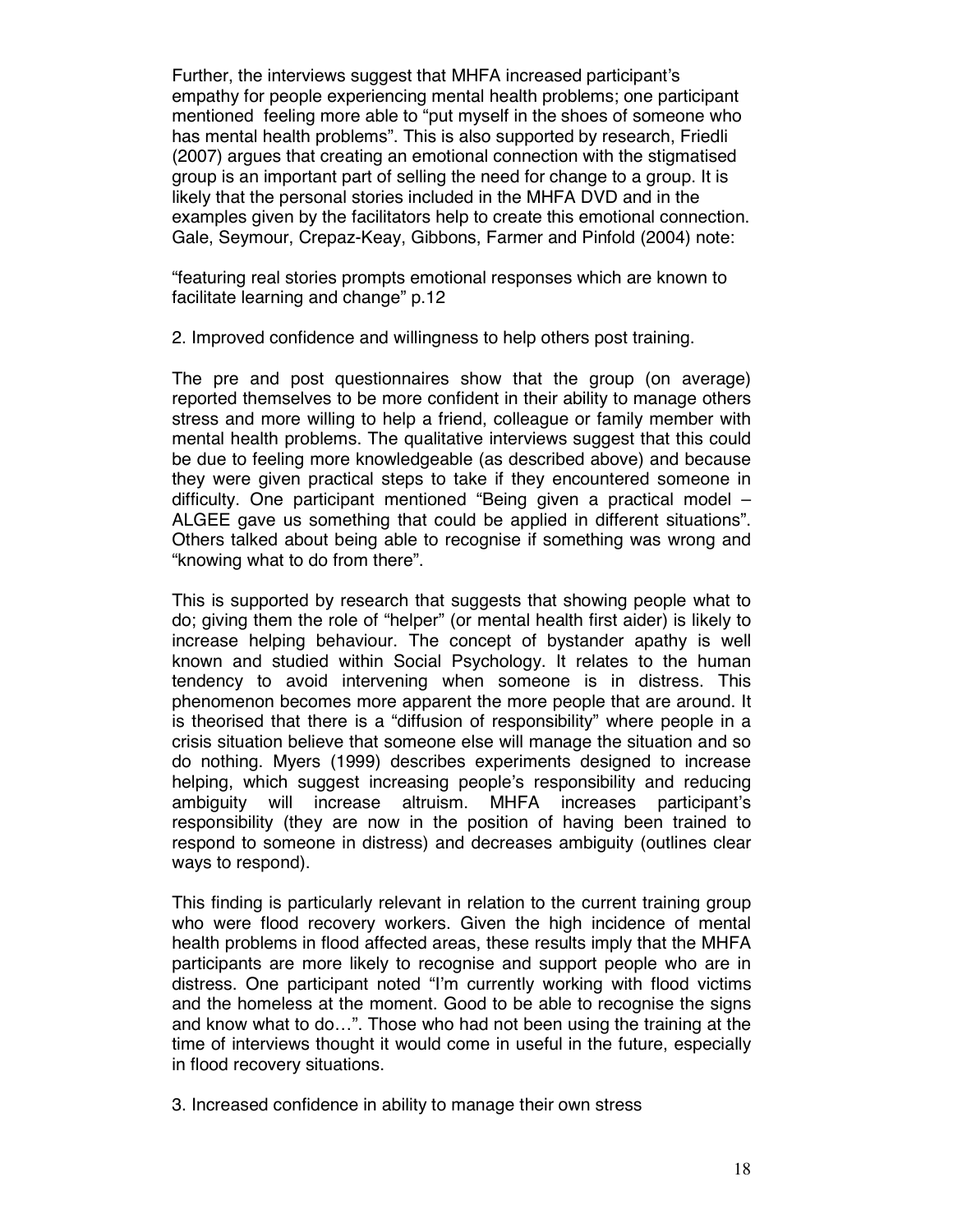The results suggest that the training participants were more confident in their ability to manage their own stress post training. This is potentially supported by the results of the wellbeing scale, which suggests that the 8 people who completed the 3 month follow up questionnaire showed improved wellbeing on average. Further, these 8 people were less likely to have days of due to health problems or stay late at work. This wellbeing score and job score could be attributed to many things other than the MHFA training (not least the length of time since flooding occurred which is likely to impact on work tasks). Nevertheless, these results do support earlier findings from the Australian MHFA (Kitchner and Jorm, 2005) where participants also showed improved wellbeing scores post training.

The interviews did not suggest a theme as to why wellbeing may have improved. MHFA England does look at recommended self-help strategies (such as being active and keeping in touch with friends). Further, it covers the kind of treatments are available to people with mental health problems and the different ways in which people recover. It could be that exposure to this information meant that participants had a wider range of coping strategies when they felt stressed, or felt more aware of the treatments available, should they experience symptoms of a mental health problem.

It is unclear as to whether the MHFA training has an effect on job satisfaction or job performance. The interviews suggest that participants felt they would use the training in their workplace. However, the few participants that did respond to the 3 month follow-up had lower job satisfaction and performance scores. This will need investigating in further research to establish a relationship.

4. Beliefs about the causes of mental health problems.

The results here are mixed, they suggest that whilst participants show decreased belief in "biological problems in the brain" as the cause of mental health problems post-test, they show also decrease in belief that mental health problems occur in reaction to stressful events. As mentioned earlier, promoting mental health problems as "an illness like any other" or as mainly caused by biological factors, is likely to lead to increased fear and negative beliefs. Research suggests that this is because "illness" is related to unpredictability and a belief that the behaviour of people with mental health problems is out of control (Read, Haslam, Sayce & Davies 2006, Walker and Read, 2000, Robson and Bostock, in preparation).

The MHFA England course does discuss the biological differences in people with mental health problems, such as the difference in serotonin levels (MHFA England Manual, 2008). Read, Haslam, Sayce & Davies (2006) suggest that these biological differences could be promoted within their social context, such as explaining how stress can produce a chemical response and that "every single thought we have involves chemical changes in the brain" (British Psychological Society, 2000). This has the potential to increase MHFA participants' belief in the social context of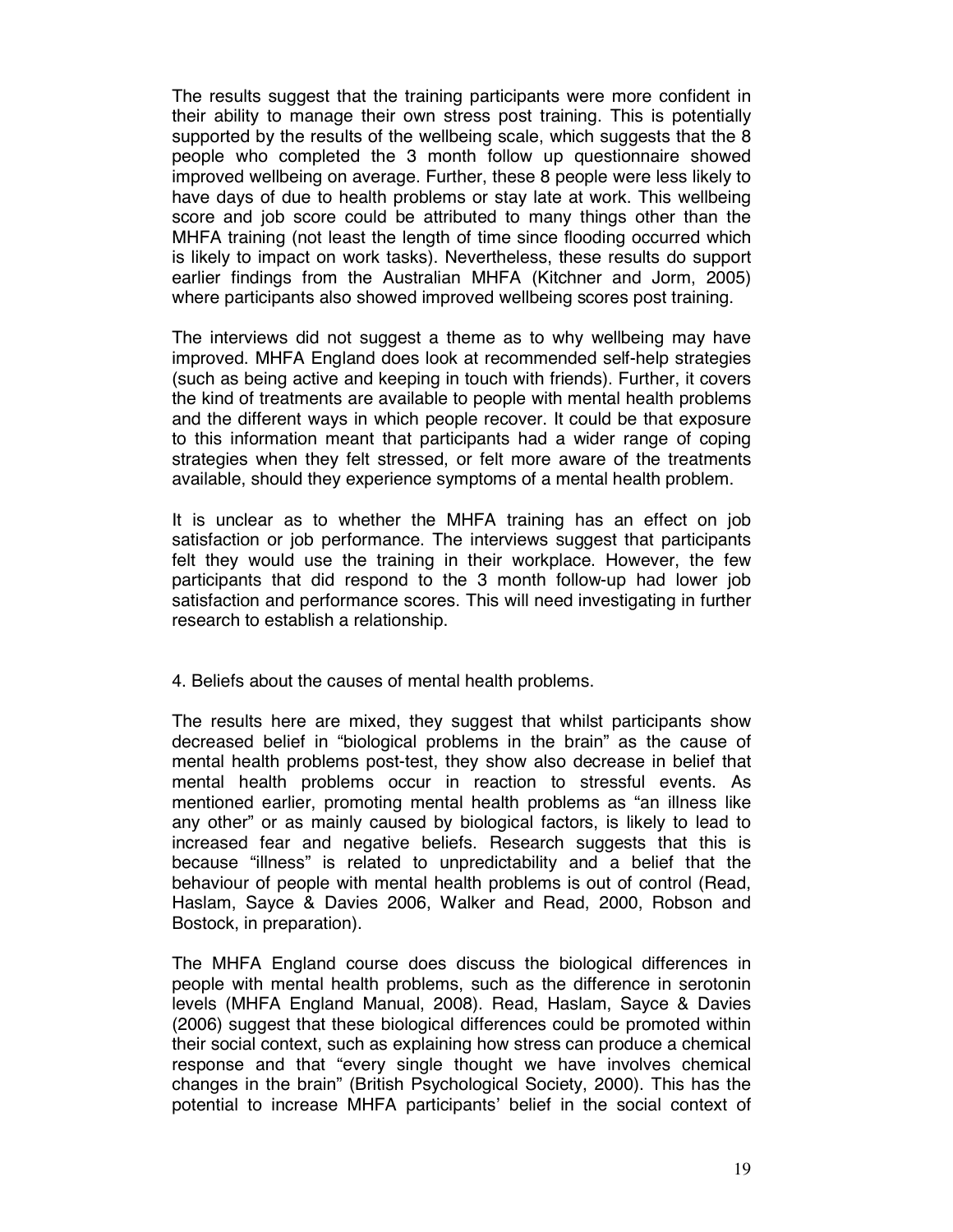mental distress, so reducing fear and negative beliefs towards people with mental health problems.

#### **Conclusions and implications for further research**

The limitations of the study methodology and questionnaire materials have been noted throughout the paper. The authors intend to conduct further research into the effectiveness of MHFA England within Northumberland, the data from this pilot study will help inform the development of this project. For example, this pilot study has highlighted the need for validated outcome measures relating to attitudes towards mental health in the workplace. The results will also provide us with data that we can use to gain more information of the psychometric properties of the questionnaire items used here. It is also hoped that future study will incorporate more objective measures of behavioural changes, such as organisation level sickness absence figures.

Whilst the results need to be supported by further research, the initial signs are promising. They suggest that participants, who already had a positive view of people with mental health problems, still benefit from the MHFA England course. The results imply key changes in attitudes, emotions and willingness to support people with mental health problems. This has significant implications for flood affected regions, where it is likely that residents will show an increase in emotional distress and mental health problems. MHFA England provides a potential solution for ensuring these needs are met.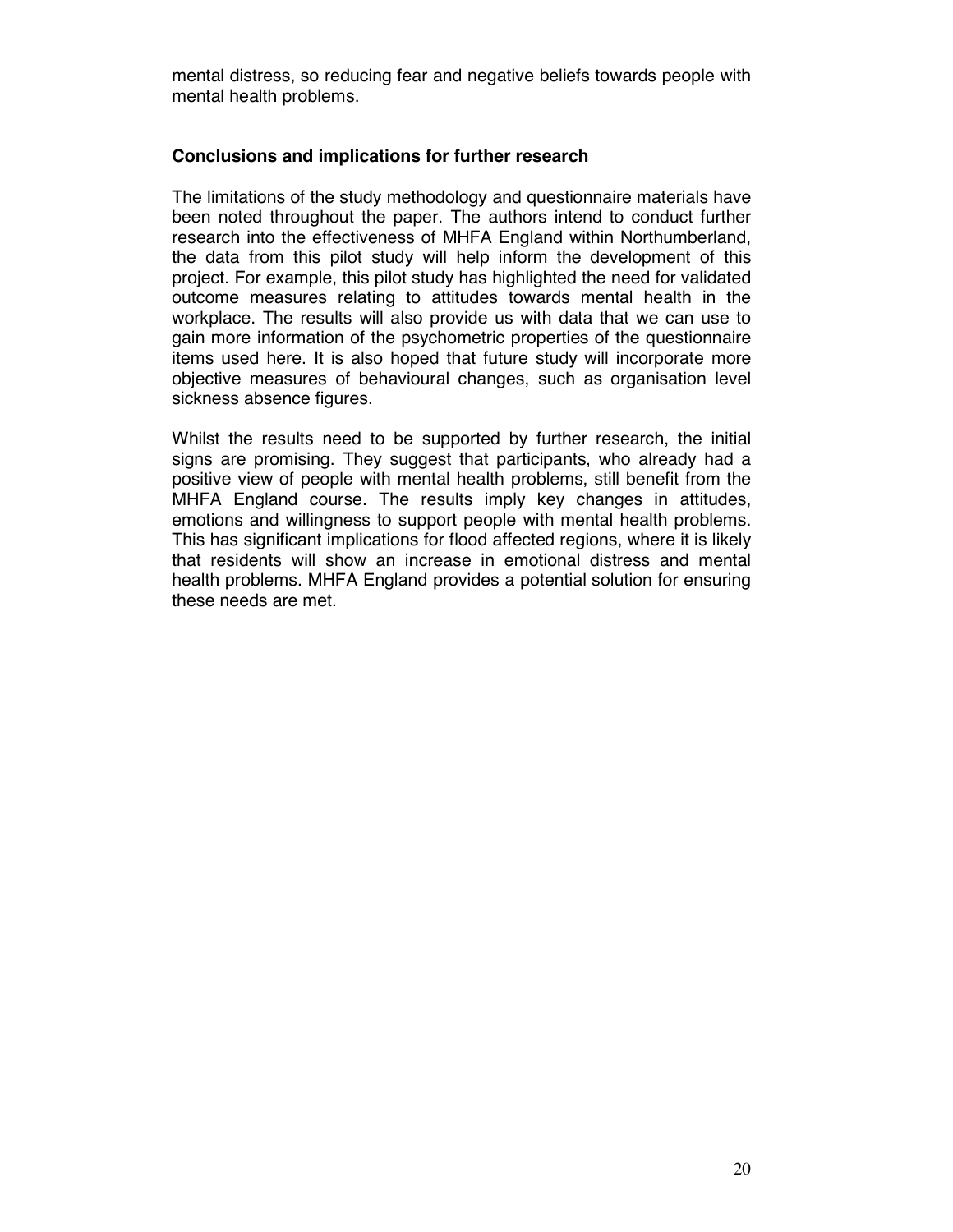## **References**

Angermeyer, M.C., and Matschinger, H. (1996) The effect of personal experience with mental illness on the attitude toward individuals suffering from mental disorders. *Social Psychiatry and Psychiatric Epidemiology,*  31(6):321—326

Care Services Improvement Partnership/ National Institute for Mental Health in England (2008) *Mental Health First Aid Manual.* Jellycat Media ltd.

Corrigan, P.W., Rowan, D., Green,A., Lundin, R., River, P., Wasowski, U., White, K., & Kubiak, M.A. (2002) Challenging Two Mental Illness Stigmas: Personal Responsibility and Dangerousness. *Schizophrenia Bulletin*, 28 (2)

Channel 4 News (2008) *More than 1,000 Homes Flooded in Morpeth.* http://www.channel4.com/news/articles/society/environment/more+than+a +thousand+homes+flooded+in+morpeth/2445792

Chronicle (2009) *Victims of the Morpeth Floods Finally Return Home.* http://www.chroniclelive.co.uk/north-east-news/todays-eveningchronicle/2009/01/09/victims-of-morpeth-floods-finally-return-home-72703- 22655524/

Department of Health (2008) *Health Effects of Climate Change in the UK.*  http://www.dh.gov.uk/en/Publicationsandstatistics/Publications/Publication sPolicyAndGuidance/DH\_4007935

Edwards, P., Roberts, I., Clarke,M., DiGuiseppi, C., Pratap, S., Wentz, R., Kwan, I. (2002) Increasing response rates to postal questionnaires: systematic review. *British Medical Journal.* 324:pp.1183-1186.

Fitch, C., Simpson, A., Collard, S., & Teasdale, M. (2007). Mental health and debt: challenges for knowledge, practice and identity. *Journal of Psychiatric and Mental Health Nursing.* 14, pp.128-133.

Friedli, L.,(2007) *Social Marketing and Mental Health Briefing*. Care Services Improvement Partnership.

Gale, E., Seymour L., Keay, D.C., Gibbons, M., Farmer, P., & Pinfold, V. (2004) *Scoping Review on Mental Health Anti Stigma and Discrimination – Current Activities and What Works (summary).* National Institute for Mental Health in England.

Goldberg D., P., (1978) *Manual of the General Health Questionnaire*. NFER Publishing: Windsor.

Jorm, A.F. & Kitchener, B.A., & Mugford, S., K. (2005) Experiences in applying skills learned in a mental health first aid training course: a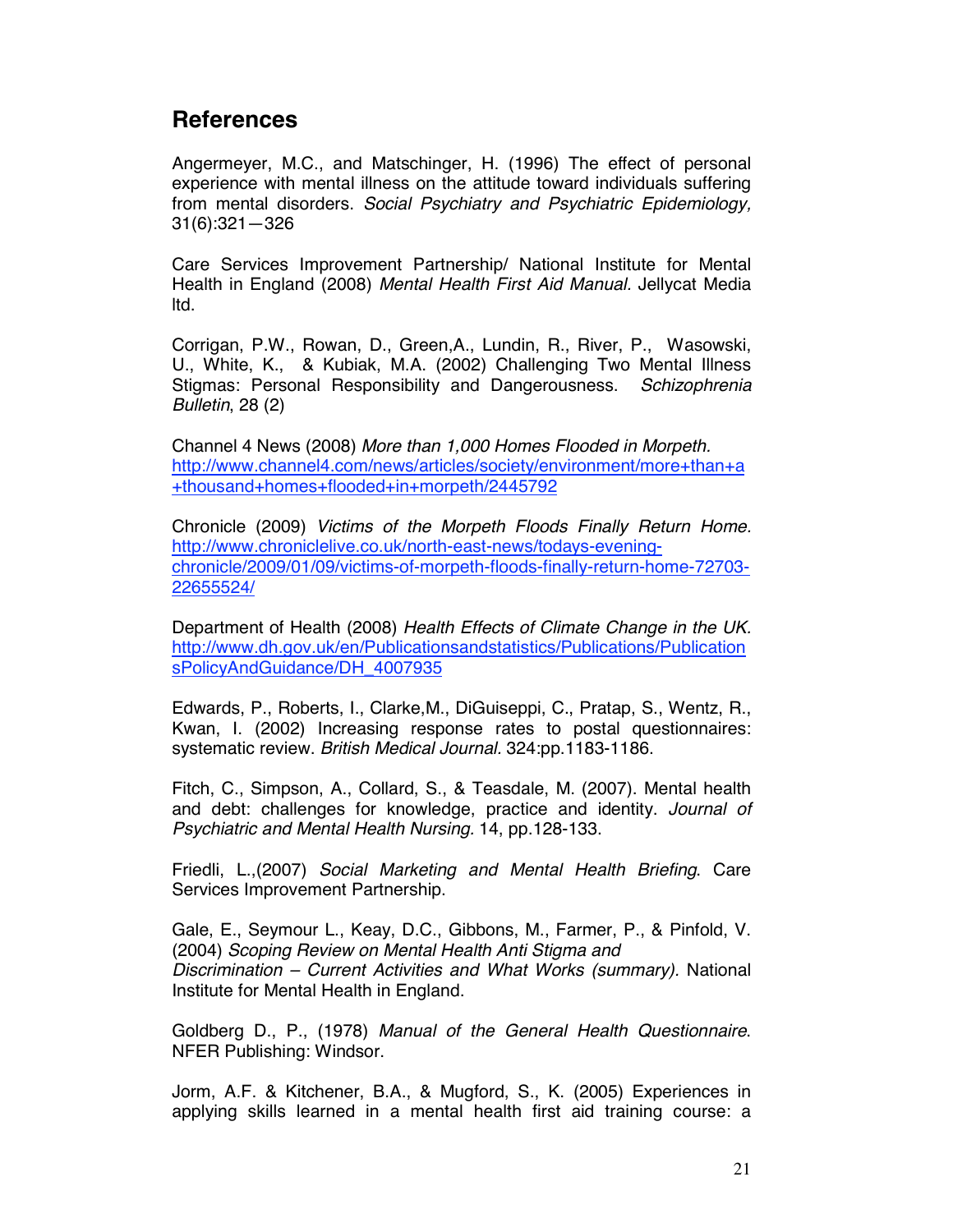qualitative study of participants stories. *Bio Medical Central*, 5, 43, pp. 1- 10. http://www.biomedcentral.com/content/pdf/1471-244X-5-43.pdf

Kessler, R.C., Barber, C., Beck, A.L., Berglund, P.A., Cleary, P.D., McKenas, D., Pronk, N.P., Simon, G.E., Stang, P.E., Üstün, T.B., Wang, P.S. (2003). The World Health Organization Health and Work Performance Questionnaire (HPQ). *Journal of Occupational and Environmental Medicine*, 45 (2), pp. 156- 174.

Kessler, R.C., Ames, M., Hymel, P.A., Loeppke, R., McKenas, D.K., Richling, D., Stang, P.E., Üstün, T.B. (2004). Using the WHO Health and Work Performance Questionnaire (HPQ) to evaluate the indirect workplace costs of illness. *Journal of Occupational and Environmental Medicine*, 46(Suppl. 6),pp. S23-S37.

Kessler, R.C., Petukhova, M., McInnes, K., Üstün, T.B. (2007) Letter: Content and scoring rules for the WHO HPQ absenteeism and presenteeism questions. http://www.hcp.med.harvard.edu/hpq/

Kitchener, B.A. & Jorm, A.F. (2005) Mental health first aid: a review of evaluation studies, *Centre for Mental Health Research.* http://www.mhfa.com.au/evaluation.shtml

Kitchener, B.A. & Jorm, A.F. (2008) Early intervention in the real world. Mental Health First Aid: an international programme for early intervention. *Early Intervention in Psychiatry.*2, pp. 51-61. http://www.mhfa.com.au/evaluation.shtml

Link, B.G., Yang, L.H., Phelan, J.C., & Collins, P.Y. (2004) Measuring Mental Illness Stigma. *Schizophrenia Bulletin.* 30 (3), 511-541.

Luty, J., Umoh, O., Sessay, M., and Sarkhel, A. (2007) Effectiveness of Changing Minds campaign factsheets in reducing stigmatised attitudes towards mental illness. *Psychiatric Bulletin*,31(10), 377 - 381.

Mann, C.E, & Himelein, M.J. (2004) Factors Associated with the Stigmatisation of Persons with Mental Illness. *Psychiatric Services.*55(2), 185-187.

Myers , D.G. (1999). Social psychology (Sixth Edition). McGraw-Hill: New York.

Pitt, M (2007) The Pitt Review - *Learning lessons from the 2007 floods.* Cabinet Cabinet Cabinet Controller Controller Controller Controller Controller Controller Controller http://www.environmentagency.gov.uk/research/library/publications/ default.aspx

Prior G., Carman, P. (2008) *Attitudes to Mental Illness 2008 Research Report.* National Statistics, TNS Ltd.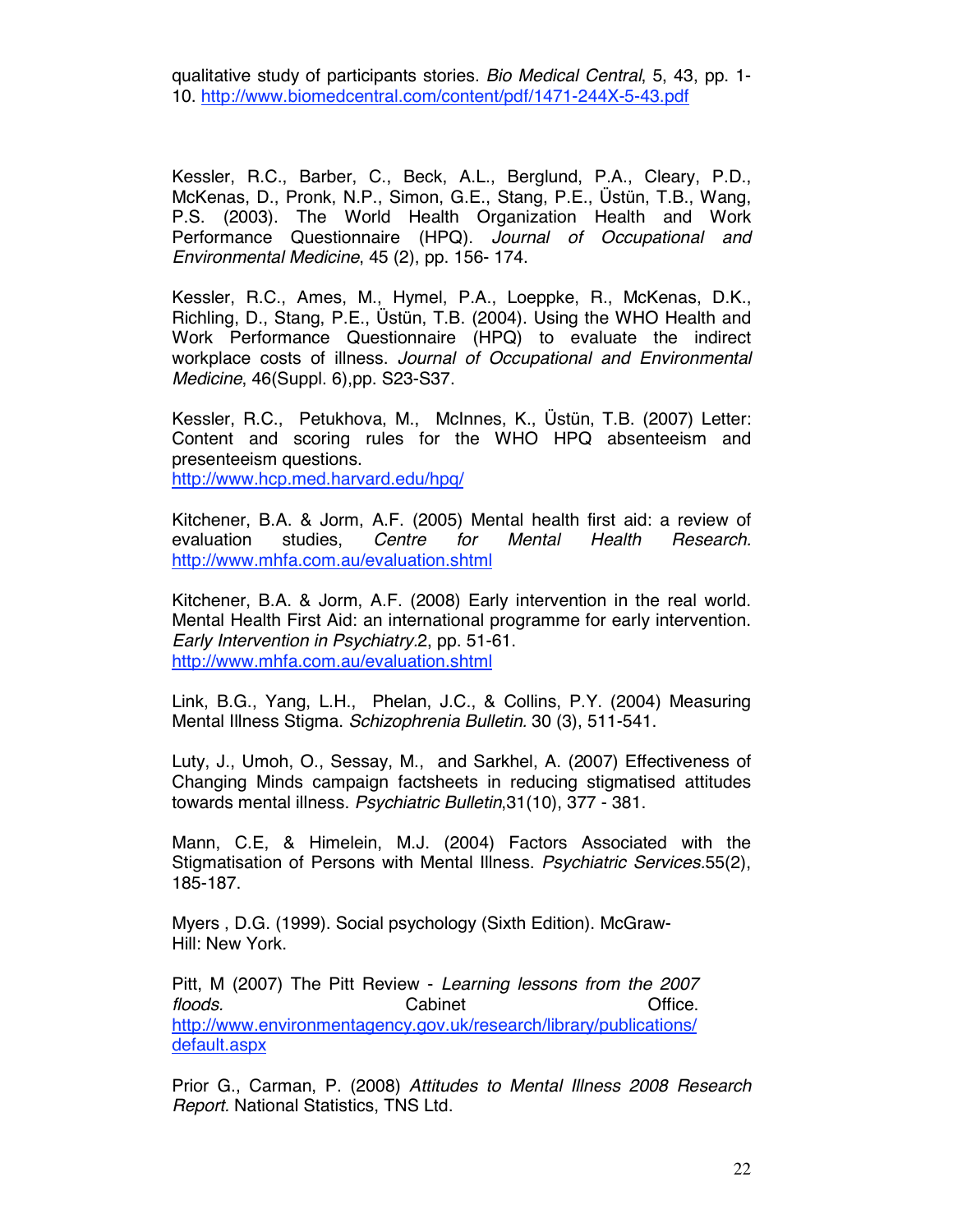Read, J., Haslam ,N. Sayce, L., & Davies, E. (2006) Prejudice and Schizophrenia: A Review of the 'Mental Illness is an Illness Like Any Other' Approach. *Acta Psychriatrica Scandinavia,* 114, 303-318.

Robson, J. & Bostock, J. (in preparation) What Works in Reducing Negative Beliefs and Behaviour towards People with Mental Health problems? A Literature Review.

Sainsbury, R. Irvine,A., Aston, J., Wilson, S. Williams, C. & Sinclair, A. (2008) *Mental Health and Employment*. Department for Work and Pensions Research Report, No. 513.

Sayce, L. (2003) Beyond Good Intentions. Making Anti-Discrimination Strategies Work. *Disability and Society* 18 (5), 625-642.

Shift (2008) Action on Stigma Employers' views on promoting mental health and ending discrimination at work Report on the feedback exercise. Department of Health.

Sholl C., Korkie, J., & Harper, D. (2009) Working with young people to challenge discrimination against mental health service users: A psychosocial pilot study. Clinical Psychology Forum, 196, 45-48.

Thornicroft, G. (2006) *Shunned, Discrimination Against People with Mental Illness.* Oxford University Press

Tennant, R., Hiller, L., Fishwick, R., Platt, S., Joseph, S., Weich, S., Parkinson, J., Secker, J., & Stewart-Brown, S. (2007) The Warwick-Edinburgh Mental Well-being Scale (WEMWBS): development and UK validation. *Health and Quality of Life Outcomes* 2007, **5**:63. http://www.hqlo.com/content/5/1/63

Werrity, A., Houston, D., Ball, T., Tavendale, A. & Black, A., (2007) *Exploring the Social Impacts of Flood Risk and Flooding in Scotland.*  Scottish Executive of Social Research.

Walker, I & Read, J. (2002) The Differential Effectiveness of Psychosocial and Biogenetic Causal Explanations in Reducing Negative Attitudes toward "Mental Illness". *Psychiatry,* 65 (4) 313-327.

Working Minds (2001) Attitudes to mental health in the workplace, with proposals for change. Mind Out.

World Health Organisation (2004) *Report on a WHO meeting Bratislava, Slovakia 09–10 February 2004.*  http://www.euro.who.int/foodsafety/Publications/mtgrpt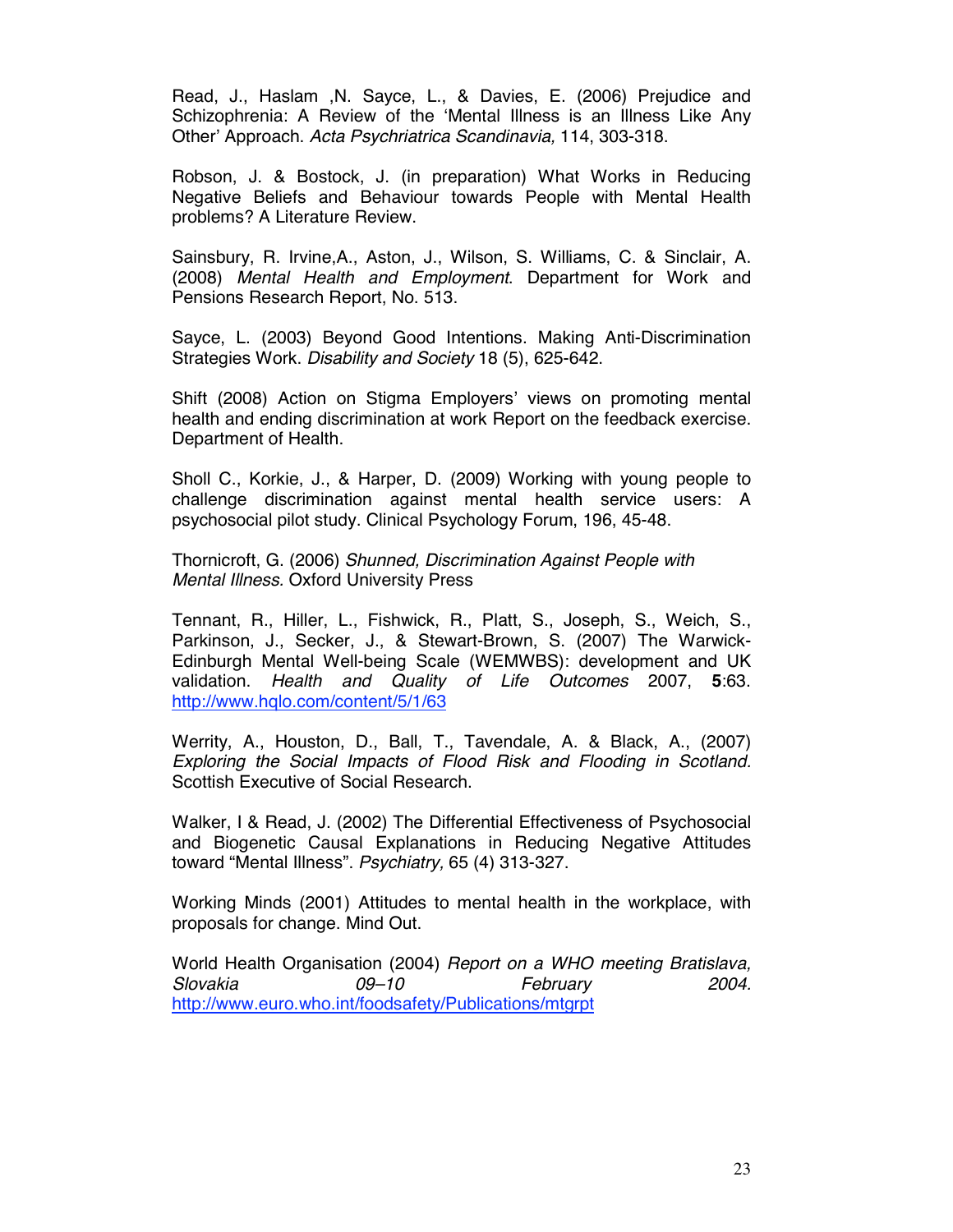## **Appendix 1 — Graphical Breakdown of Results**

1. Perceived confidence in ability to manage own and others stress, willingness to help others with mental health problems.

Graph 1 shows that the average group confidence in participant's ability to manage their own stress increased at post-test and 3 month follow up. Graph 2 shows an increase in the group's ability to manage other people's stress. There is a slight decrease in confidence from post test, to 3 month follow-up, but 3 month follow up scores are still higher than pre-test scores. Graph 3 shows that the group on average are more likely to report willingness to help a family member at post-test and follow-up. Graph 4 shows the group are more likely, on average, to report willingness to help a friend/colleague post-test, but this returns to pre-group levels at 3 month follow-up.



**Graph 1**, showing average (group) confidence in ability to manage own stress, measured by asking "How confident are you in your ability to manage your own stress? (Responses measured on a Likert scale, Minimum score 1, maximum 5).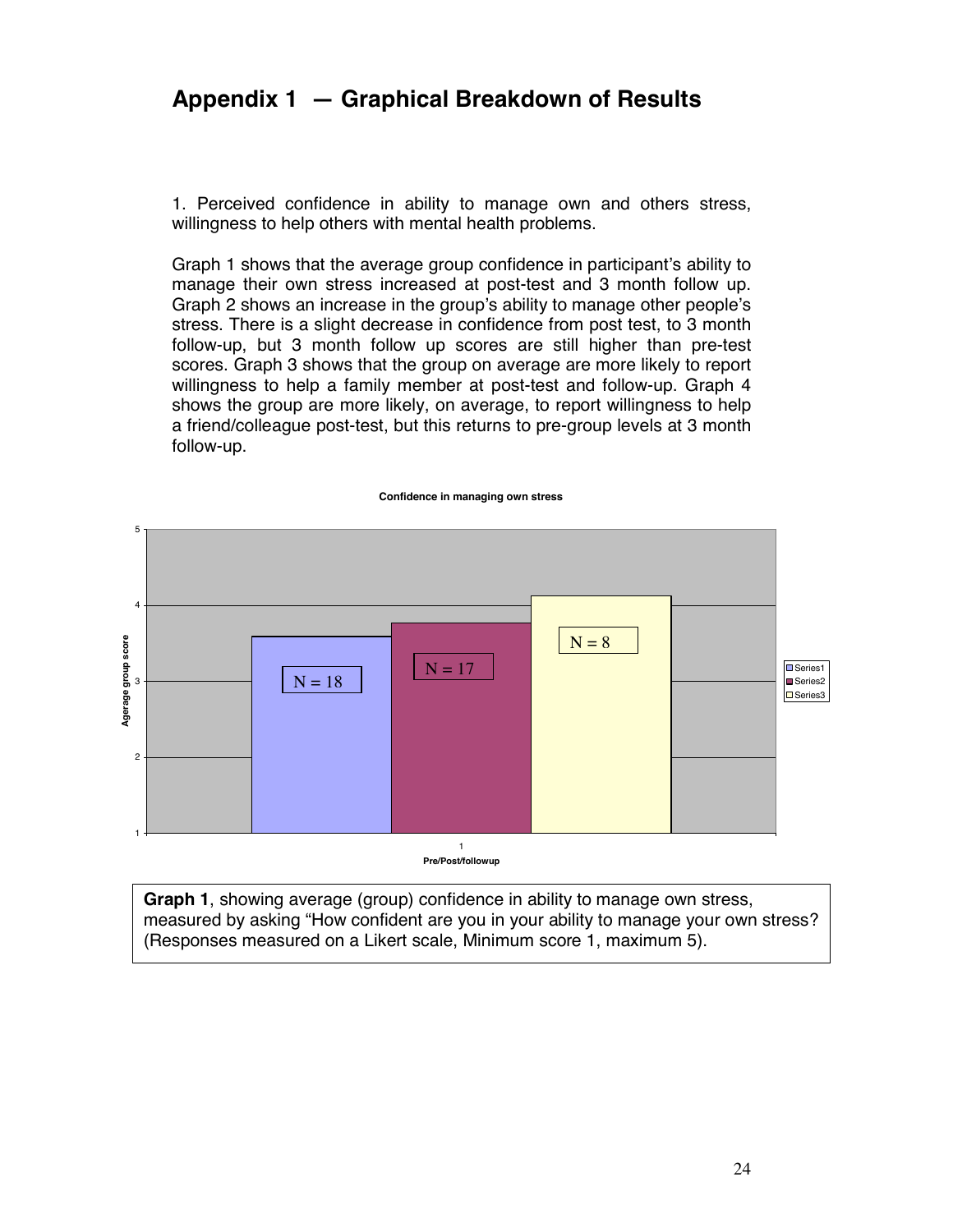



**Graph 2**, showing average (group) confidence in ability to manage others stress, measured by asking "How confident are you in your ability to manage others stress? (Responses measured on a Likert scale, Minimum score 1, maximum 5).



**Willingness to help family member with mental health problems**

**Graph 3,** showing average (group) willingness to help a person with mental health problems who was a family member. Measured by giving participants a description of a person with mental health problems, then asking, how likely would you be to offer help if (person in description) was a member of your family? Low score unlikely, high score likely. Minimum score 1, maximum 5.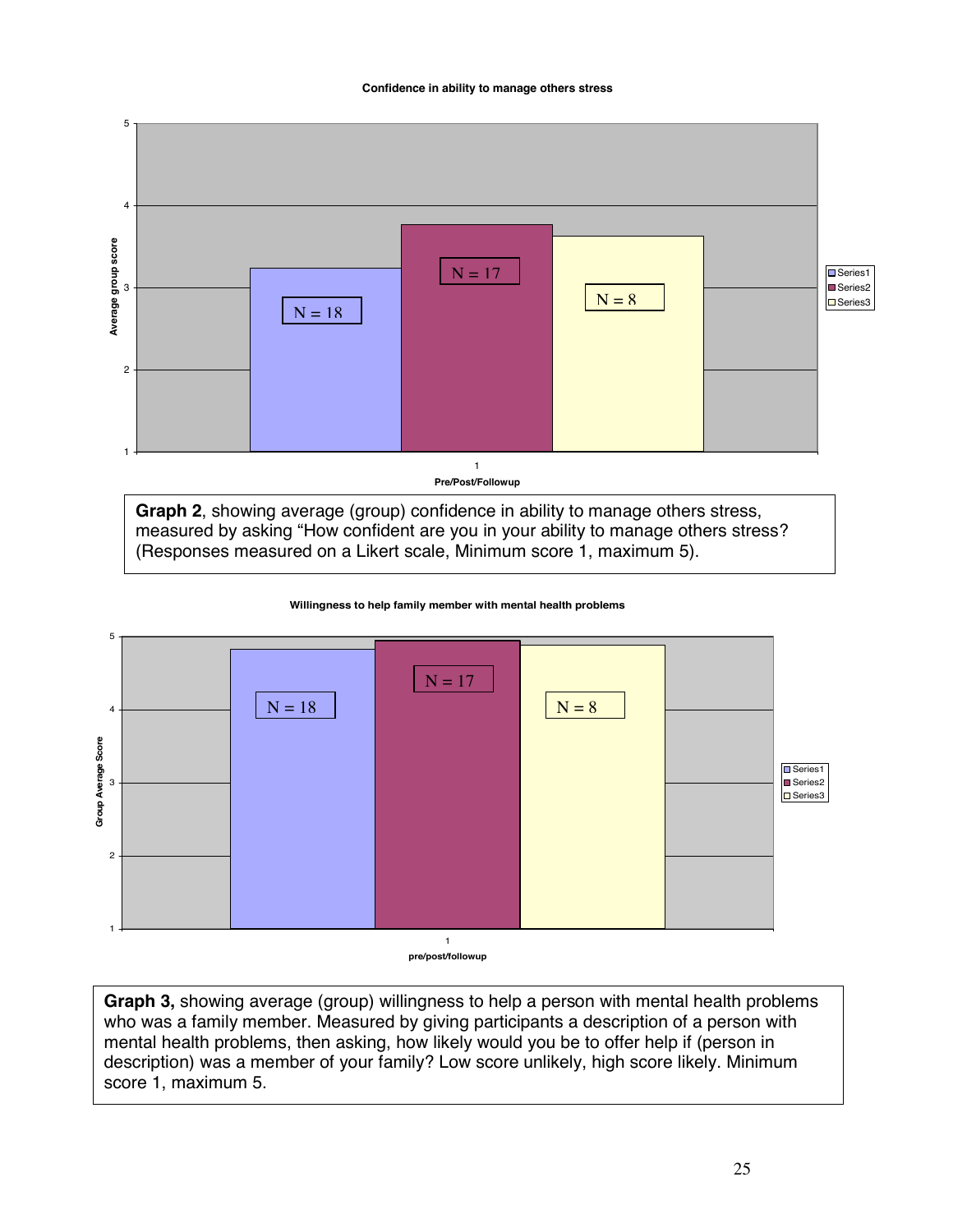**Willingness to help colleague/friend with mental health problem**



**Pre/post/follow-up**

**Graph 4**, showing average (group) willingness to help a person with mental health problems who is a friend or colleague. Measured by giving participants a description of a person with mental health problems, then asking, how likely would you be to offer help if (person in description) was a friend/colleague? Low score unlikely, high score likely. Minimum score 1,

#### 2. Social Distance

Graph 5 shows that the group average social distance improved at posttest and follow up.



**Social Distance Scores**

**Pre/Post/Followup**

**Graph 5**, showing average (group) social distance towards people with mental health problems. Score gained by summing responses to 5 social distance questions, each measured on a 5 point Likert scale. Low scores indicate a high desire for social distance, high scores indicate a low desire for social distance. Minimum score 5, maximum 25.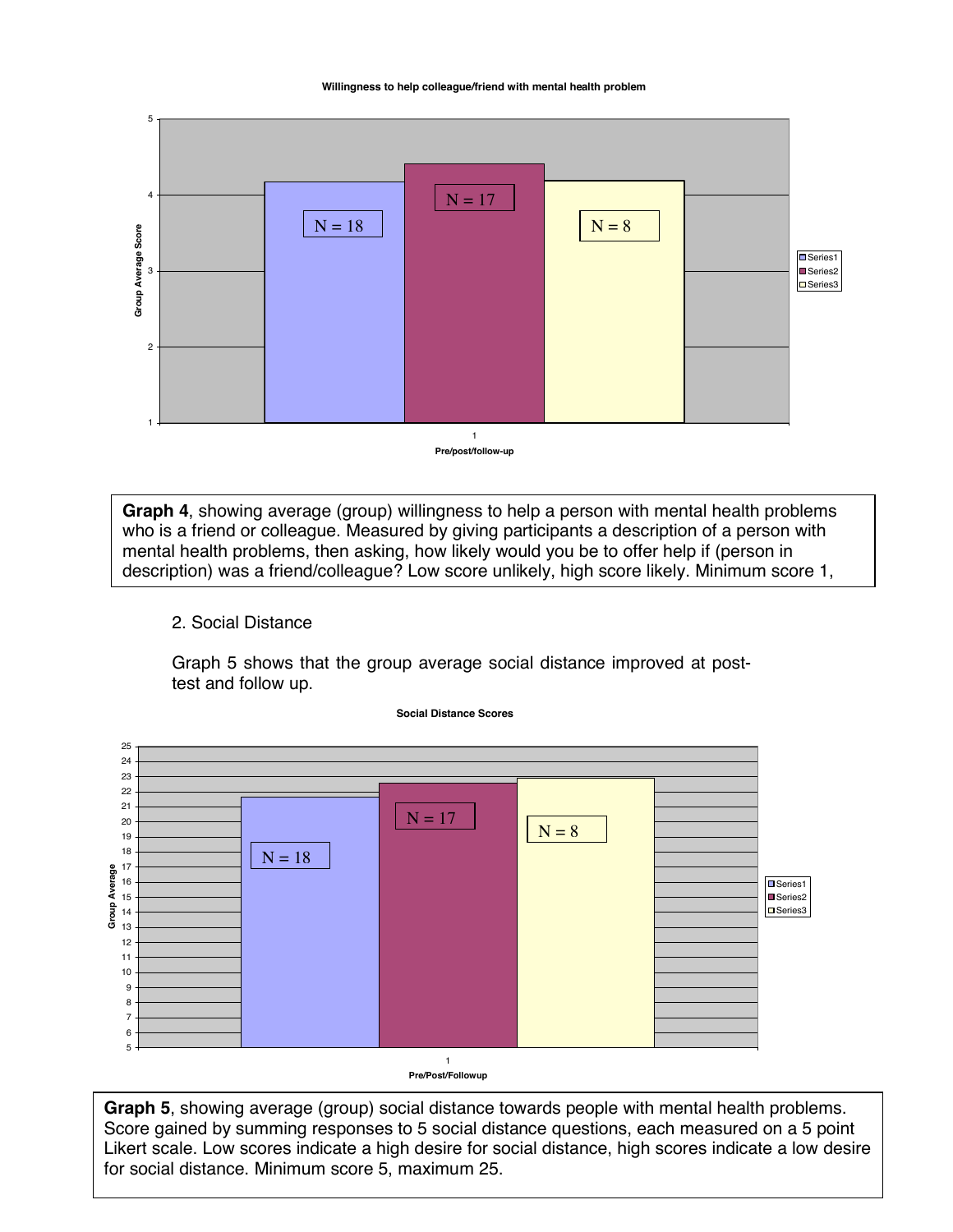3. Feelings towards people with mental health problems

Graph 6 shows that on average, participant's emotions towards people with mental health problems improved at post-test and follow-up. Graph 7 shows group average rejection of negative belief scores improved slightly at post test and follow-up.



#### **Emotion towards people with mental health problems**

**Graph 6**, showing average group emotions towards people with mental health problems. Score gained by summing responses to 6 emotional responses to a vignette, each measured on a 5 point Likert scale. Low scores indicate high negative feelings, low positive feelings, high scores indicate a low negative feelings high positive feelings. Minimum score 6, maximum 30.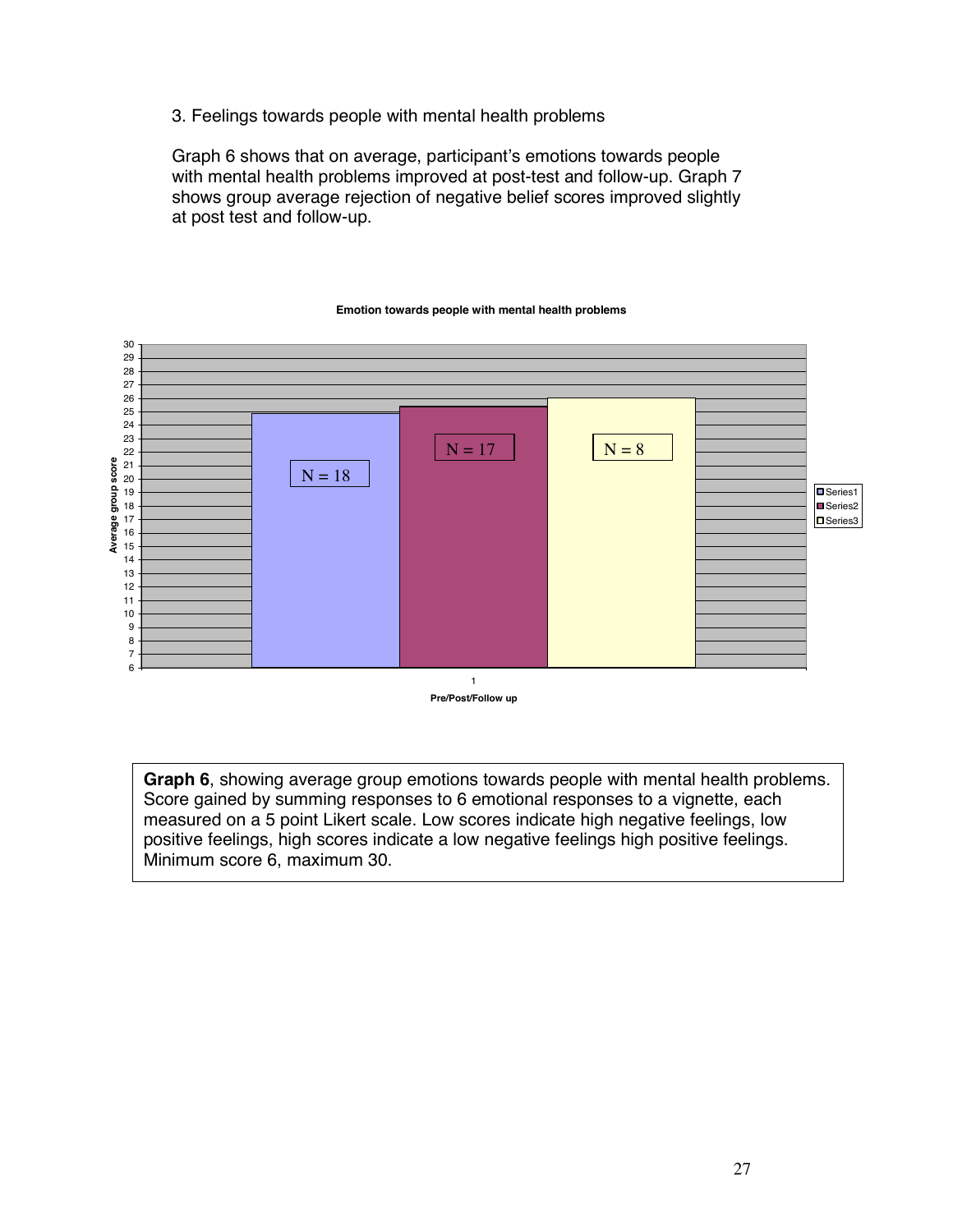### 4. Negative beliefs

Graph 7 shows that on average, the groups were more likely to reject negative statements about people with mental health problems at post test and follow up.



**Rejection of negative beliefs about people w ith mental health problems**

Einert eeure. Een eeeree indicate agroement min negative etatemik<br>rejection of negative statements. Minimum score 7, maximum 35. **Graph 7**, Showing average group rejection of negative belief scores towards people with mental health problems. Score gained by summing responses to 7 questions associated with negative or discriminatory beliefs about people with mental health problems, each measured on a 5 point Likert scale. Low scores indicate agreement with negative statements, high scores indicate a

Graph 8 shows participants self-rated knowledge of mental health problems improved at post-test and 3 month follow-up. Scores decreased slightly from post-test to follow up, but follow up scores were still higher than pre-test scores.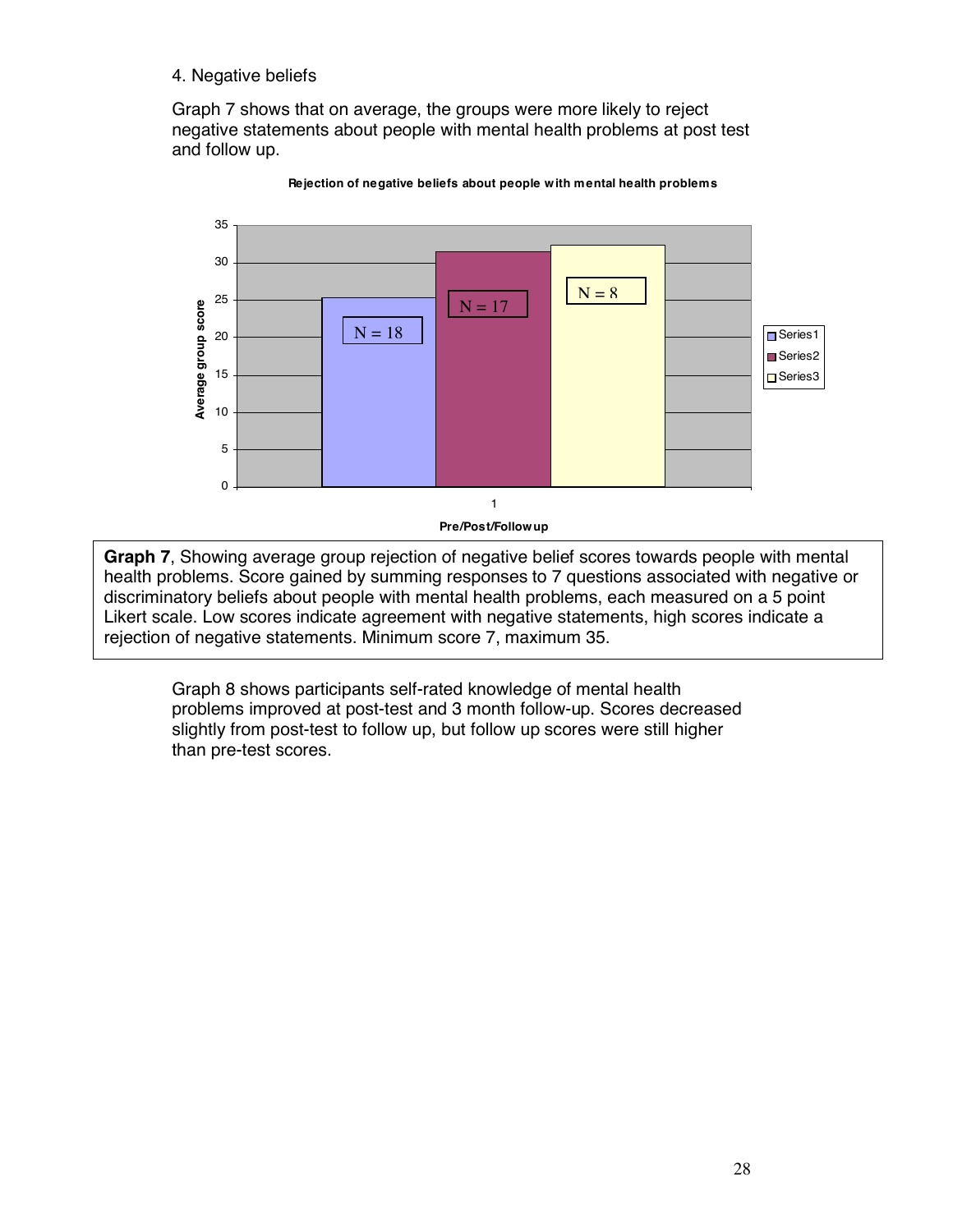#### **Self Rated Know ledge about Mental Health Problems**



**Graph 8**, this is measured by summing responses on self-rated knowledge in 3 areas: knowledge of mental health problems in general, different types of mental health problems and the signs that indicate a mental health problem. All responses measured on a 5 point Likert scale. Low scores indicate a low self-perceived knowledge, high scores indicate a high self-perceived knowledge. Minimum score 3, maximum 15.

6. The causes of mental health problems.

Graph 9 shows that on average, the group were slightly more likely to reject biological factors as the main cause of mental health problems at post test and follow up. However, Graph 10 does not show an increase in participant's agreement that mental health problems are mainly cause by stressful events in people's lives.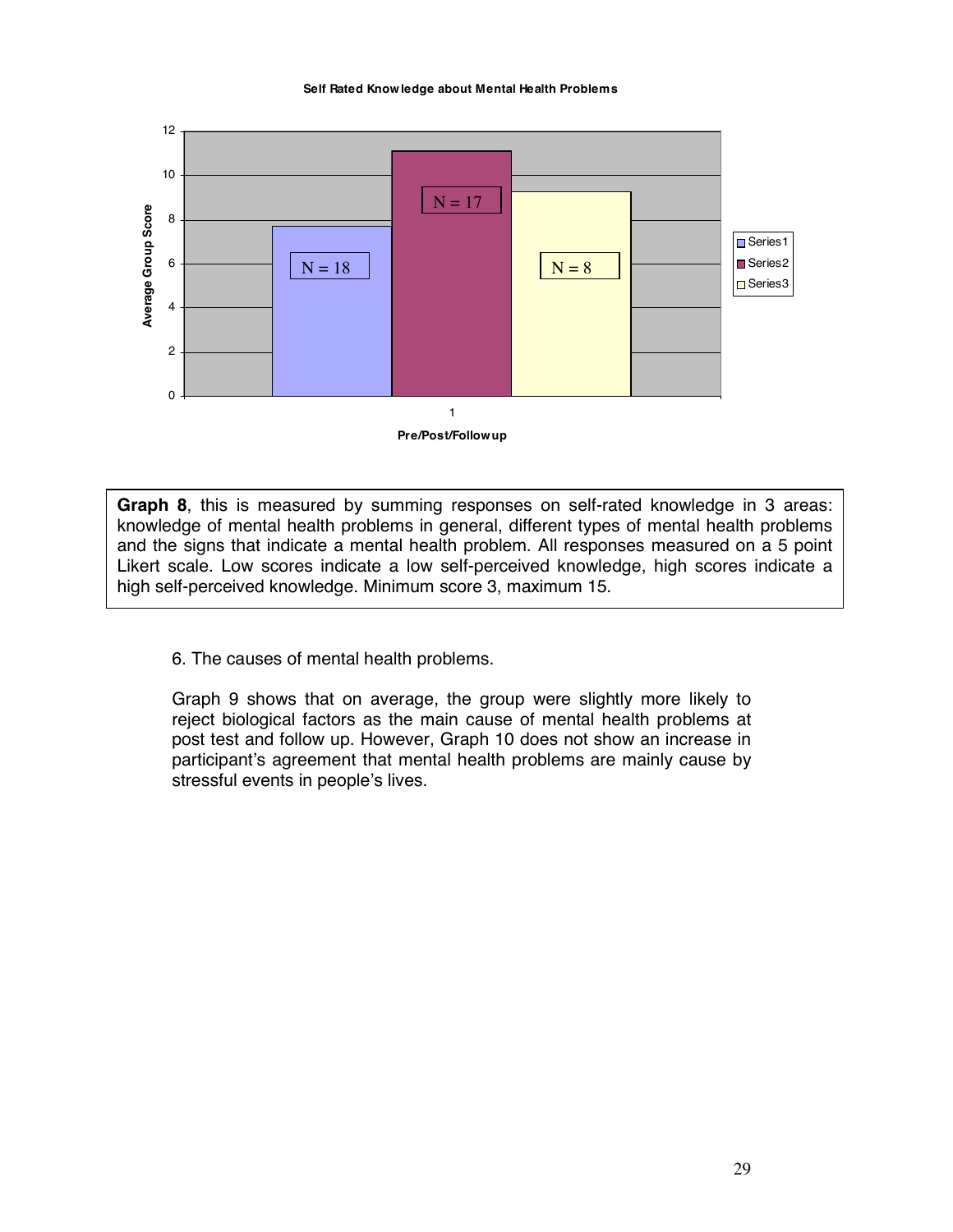#### **Rejection of mental health mainly biology**



**Pre/post/followup**

**Graph 9**, is measured by how often participants disagree with the statement: "mental health problems are mainly caused by biological problems in the brain" measured on a 5 point Likert scale. Low scores indicate strong agreement with the statement, high scores indicate strong disagreement with the statement. Minimum score 1, maximum 5.

#### **Belief that mental health problems mainly caused by stressful events**



**Pre/post/follow up**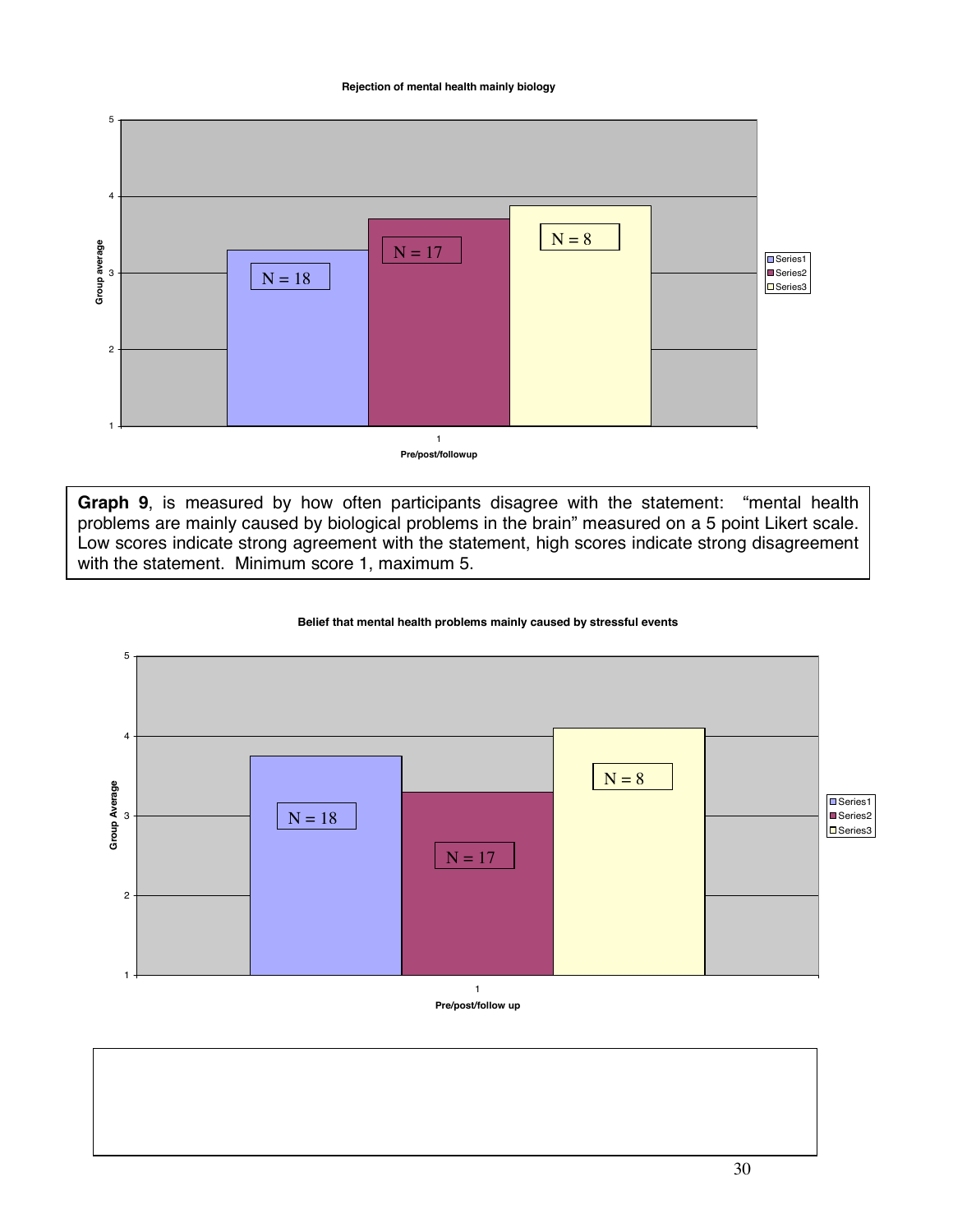#### 7. Days absent and job satisfaction

Graph 11 showed that for the participants who completed the 3 month follow-up (8 participants), their average ratings of their job satisfaction and their current job performance (compared to their usual job performance) decreased. Graph 12 shows that for those participants who completed pre and 3 month follow-up questionnaires, the number of days they were off work due to illness and number of times they stayed at work late decreased from pre group to 3 month follow-up.



#### **Self rated job satisfaction and performance**

**Graph 11**, is measured by asking Participants "How would you rate your overall job performance over the last year or two? How would you rate your job performance over the last 4 weeks? How would you rate your job satisfaction?" All were measured on a scale of 1-10, 1 being low, 10 being high. The overall job score was subtracted from the current job score. Minimum Score = 2,  $Maximum = 19.$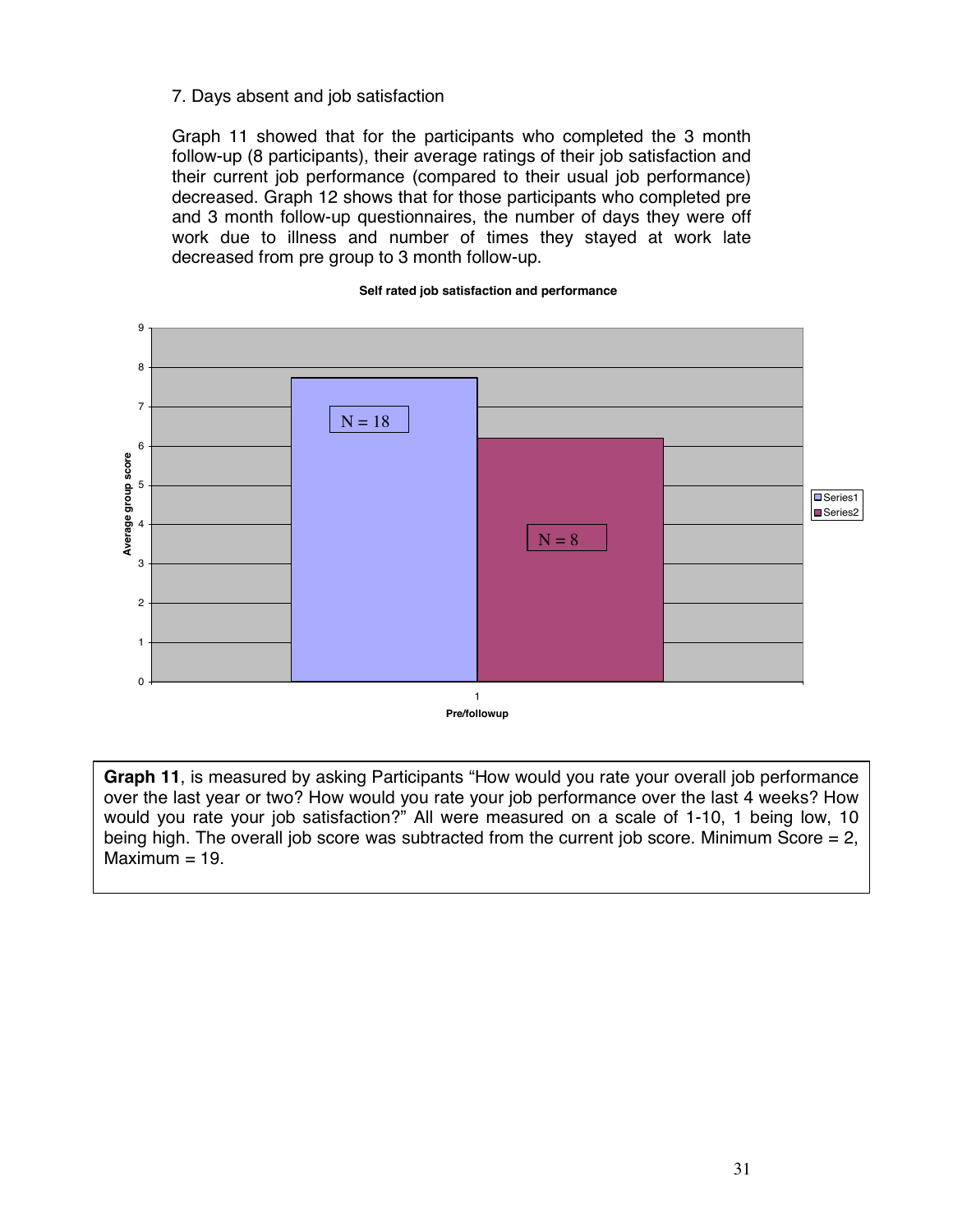#### **Days Absent/Staying late**



**Graph 12**, is measured by summing the responses to the following questions: "In the past 4 weeks (28 days), how many days did you miss an entire work day because of problems with your physical or mental health? Miss part of a work day because of problems with your physical or mental health? Come in early, go home late, or work on your day off? Minimum score =  $0$ , Maximum =  $84$ .

8. Warwick-Edinburgh Mental Well-Being Scale (WEMWBS).

Graph 13 shows that for the 8 participants who completed pre and followup questionnaires, the average (group) wellbeing score improved.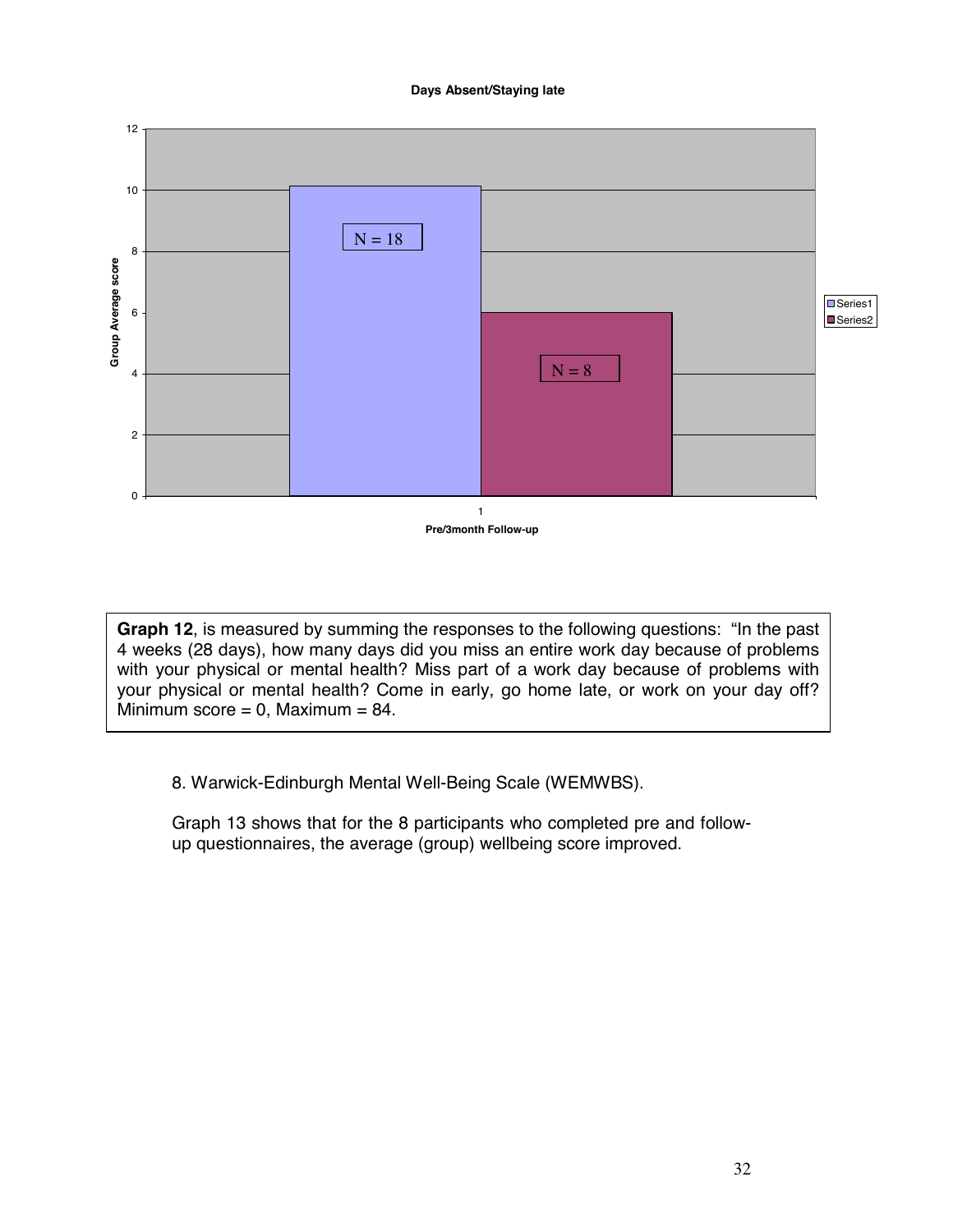#### **Average Wellbeing Score**



**Graph 13**, is measured by administering 14 items from the Warwick-Edinburgh Wellbeing Scale, each marked on a 1-5 scale, 1 being low, 5 being high. Minimum Score = 14,  $maximum = 70$ , average = 50.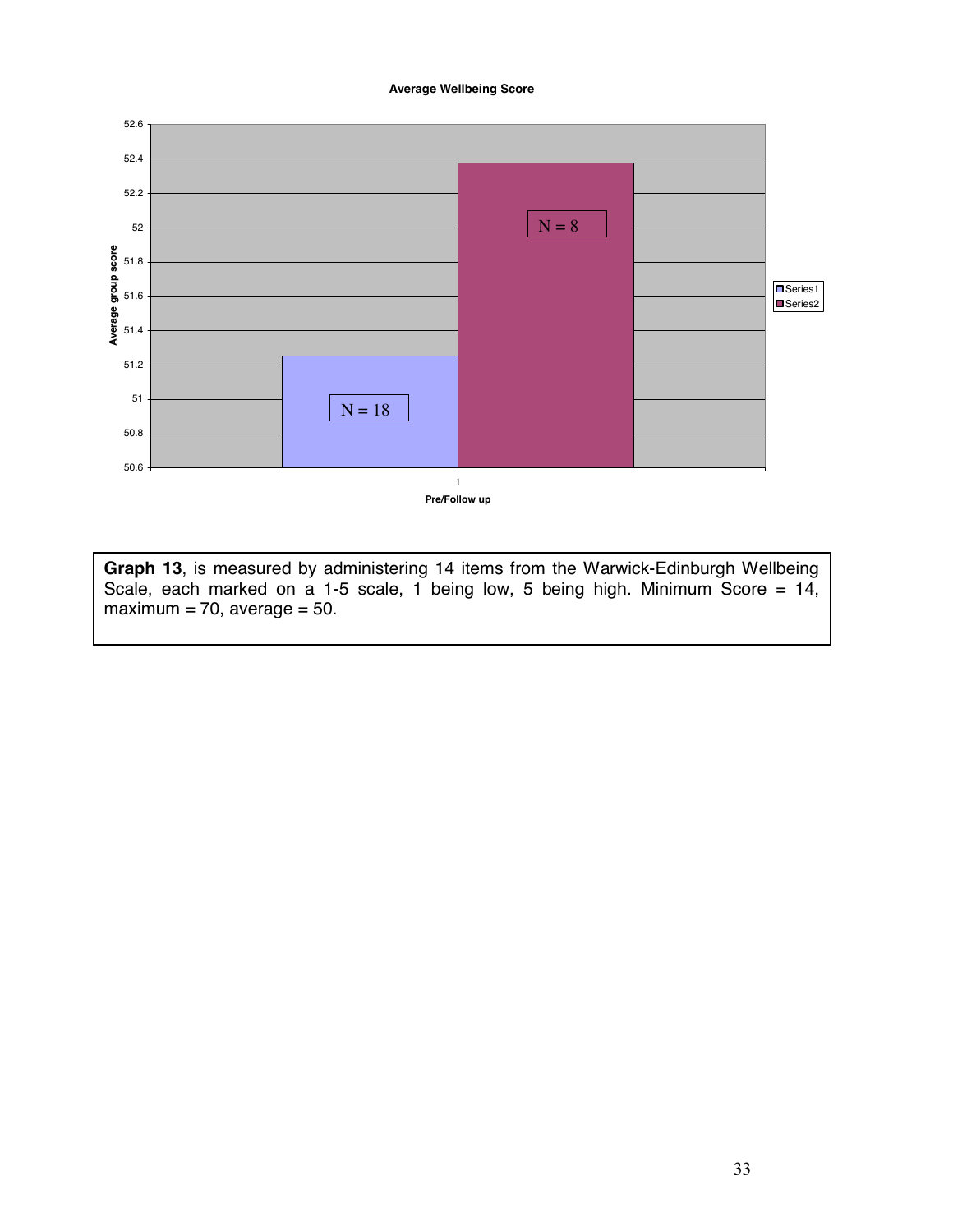## **Appendix 2- Pre-group Questionnaire**

#### **Pre-group Evaluation**

**1a Have you received any training on mental health issues before? Yes** No Not Sure **b. From what you know has anyone close to you ever experienced a mental health problem?**  Yes No Not Sure Rather Not Say **c. Have you ever personally experienced a mental health problem?**  Yes No Not Sure Rather Not Say **d. Have you had contact with anyone with a mental health problem in the last six months?**  Yes No Not Sure Rather Not Say **e. What is your age range?** 

16-26 27-37 38-48 48-58 59-69 70+

**f. What is your gender?** 

**2. Please read the following statements and circle the number that most strongly represents how confident you feel:** 

| <b>Statement</b>              | Not at all<br>confident | Not very<br>confident | <b>Moderately</b><br>confident | Quite<br>confident | <b>Extremely</b><br>confident |
|-------------------------------|-------------------------|-----------------------|--------------------------------|--------------------|-------------------------------|
| Manage your own<br>stress     |                         |                       |                                |                    |                               |
| Manage a colleagues<br>stress |                         |                       |                                |                    | 5                             |

3. Please read the following an indicate how much you agree with the following statements:

| <b>Statement</b>                                                                        | <b>Strongly</b><br><b>Disagree</b> | <b>Disagree</b><br><b>Slightly</b> | Neutral/D<br>on't know | <b>Slightly</b><br>Agree | <b>Strongly</b><br>Agree |
|-----------------------------------------------------------------------------------------|------------------------------------|------------------------------------|------------------------|--------------------------|--------------------------|
| People with mental health<br>problems will struggle<br>with them all their lives        |                                    | 2                                  | 3                      | 4                        | 5                        |
| People should be better<br>protected from people<br>with mental health<br>problems      |                                    | 2                                  | 3                      | 4                        | 5                        |
| People with mental health<br>problems are<br>fundamentally different to<br>other people |                                    | $\mathcal{P}$                      | 3                      | 4                        | 5                        |
| <b>Statement</b>                                                                        | <b>Strongly</b><br><b>Disagree</b> | <b>Disagree</b><br><b>Slightly</b> | Neutral/D<br>on't know | <b>Slightly</b><br>Agree | <b>Strongly</b><br>Agree |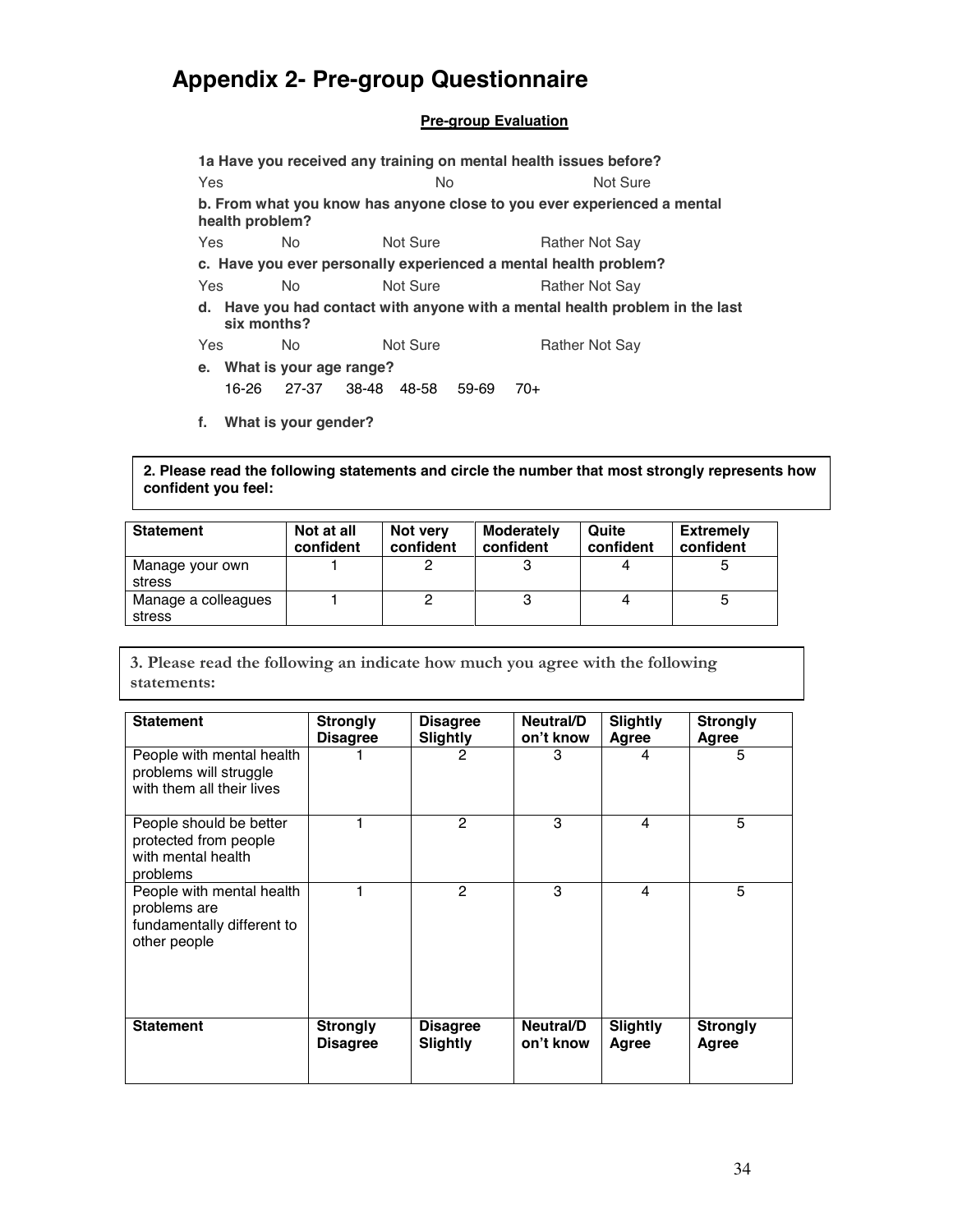| I would feel embarrassed<br>or ashamed if my friends<br>knew that someone in my<br>family had mental health<br>problems             | 1 | $\mathbf{2}$   | 3 | 4              | 5 |
|-------------------------------------------------------------------------------------------------------------------------------------|---|----------------|---|----------------|---|
| I would be afraid to talk to<br>someone with mental<br>health problems                                                              | 1 | $\overline{2}$ | 3 | 4              | 5 |
| I would find it difficult to<br>work with someone with<br>mental health problems                                                    | 1 | $\mathbf{2}$   | 3 | $\overline{4}$ | 5 |
| I could be friends with<br>someone with mental<br>health problems                                                                   | 1 | $\overline{2}$ | 3 | 4              | 5 |
| Someone who has had<br>mental health problems<br>should not work in jobs<br>that involve taking care of<br>children or young people | 1 | 2              | 3 | $\overline{4}$ | 5 |
| People with mental health<br>problems can't take on<br>new challenges                                                               | 1 | $\overline{2}$ | 3 | 4              | 5 |
| People with mental health<br>problems are likely to be<br>unreliable at work                                                        | 1 | $\overline{c}$ | 3 | 4              | 5 |
| If an employee is<br>experiencing stress at<br>work, it is the individuals<br>responsibility to manage<br>it, not the employers     | 1 | $\overline{2}$ | 3 | $\overline{4}$ | 5 |
| People with mental health<br>problems are incapable<br>of making simple<br>decisions about their own<br>lives                       | 1 | 2              | 3 | 4              | 5 |
| Mental health problems<br>are mainly caused by<br>biological problems in the<br>brain                                               | 1 | $\overline{2}$ | 3 | 4              | 5 |
| People develop mental<br>health problems in<br>reaction to stressful<br>events                                                      | 1 | $\mathbf{2}$   | 3 | 4              | 5 |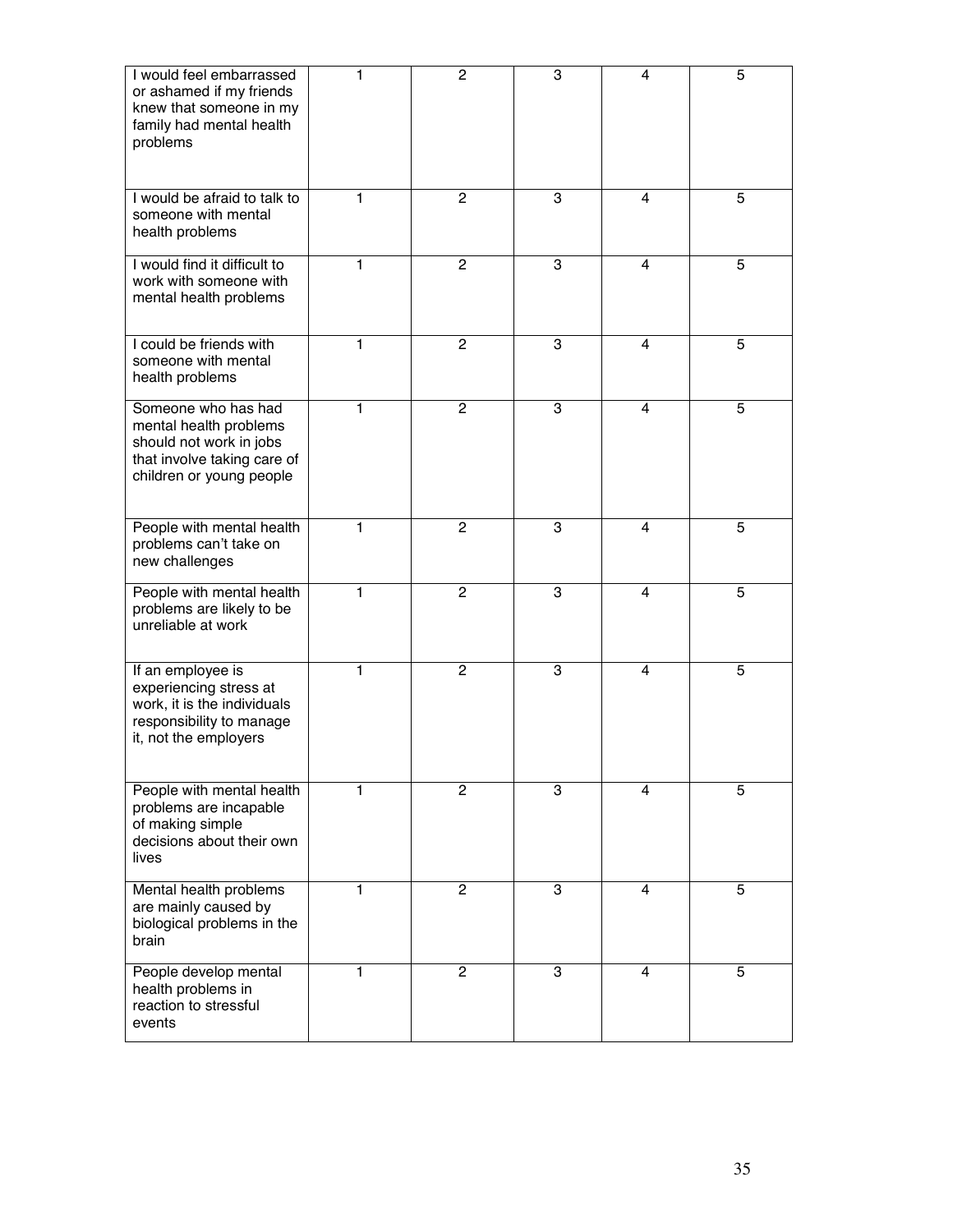| The mental health<br>problems of some people<br>are caused by child<br>abuse or neglect in<br>childhood |  |  |  |  |  |
|---------------------------------------------------------------------------------------------------------|--|--|--|--|--|
|---------------------------------------------------------------------------------------------------------|--|--|--|--|--|

#### **4. Please circle the number that represents how knowledgeable you are about the following issues**

| <b>Statement</b>                                    | Not at all | Not very | Reasonably | <b>Very</b> | <b>Extremely</b> |
|-----------------------------------------------------|------------|----------|------------|-------------|------------------|
| Mental Health problems<br>in general                |            | 2        | 3          | 4           | 5                |
| Different types of mental<br>health problems        |            | 2        | 3          | 4           | 5                |
| The signs that indicate a<br>mental health problems |            | 2        | 3          | 4           | 5                |

#### **Please read the following paragraph and then answer the questions that follow.**

*(Please note that the person described is not a real person, but there are people who are very like him. If you know of someone who is exactly like him, then this is total coincidence)* 

Steven has been feeling really down for the last few weeks. He wakes up every the morning with a flat heavy feeling that stays with him all day long. He doesn't enjoy things the way he normally would. In fact, nothing gives him pleasure. Even when good things happen, they don't seem to make Steven happy. He has to force himself to get through the day, and even the smallest things seem hard to do. He finds it hard to concentrate on anything and has no energy at all. Even though Steven feels tired at night, he still can't sleep, and wakes up too early in the morning. Steven feels worthless and feels like giving up. Steven's family has noticed that he hasn't been himself for about the last month. He doesn't feel like talking and isn't taking part in things like he used to.

#### **5. Please circle the numbers below which best represent your emotions when you think about Steven**

| Feeling        | Not at all | <b>A</b> little<br>bit | <b>Moderately</b> | Quite<br>intensely | <b>Very</b><br>intensely |
|----------------|------------|------------------------|-------------------|--------------------|--------------------------|
| Anxious        |            |                        |                   |                    |                          |
| Uneasy         |            |                        |                   |                    |                          |
| Desire to help |            |                        |                   |                    |                          |
| Sympathy       |            |                        |                   |                    |                          |
| Anger          |            |                        |                   |                    |                          |
| Irritation     |            |                        |                   |                    |                          |

## **Statement** | Not at all | Not very | Moderately | Quite | Extremely If Steven was a 1 2 3 4 5 **6. Please indicate below how likely it is that you would offer Steven help**

member of your family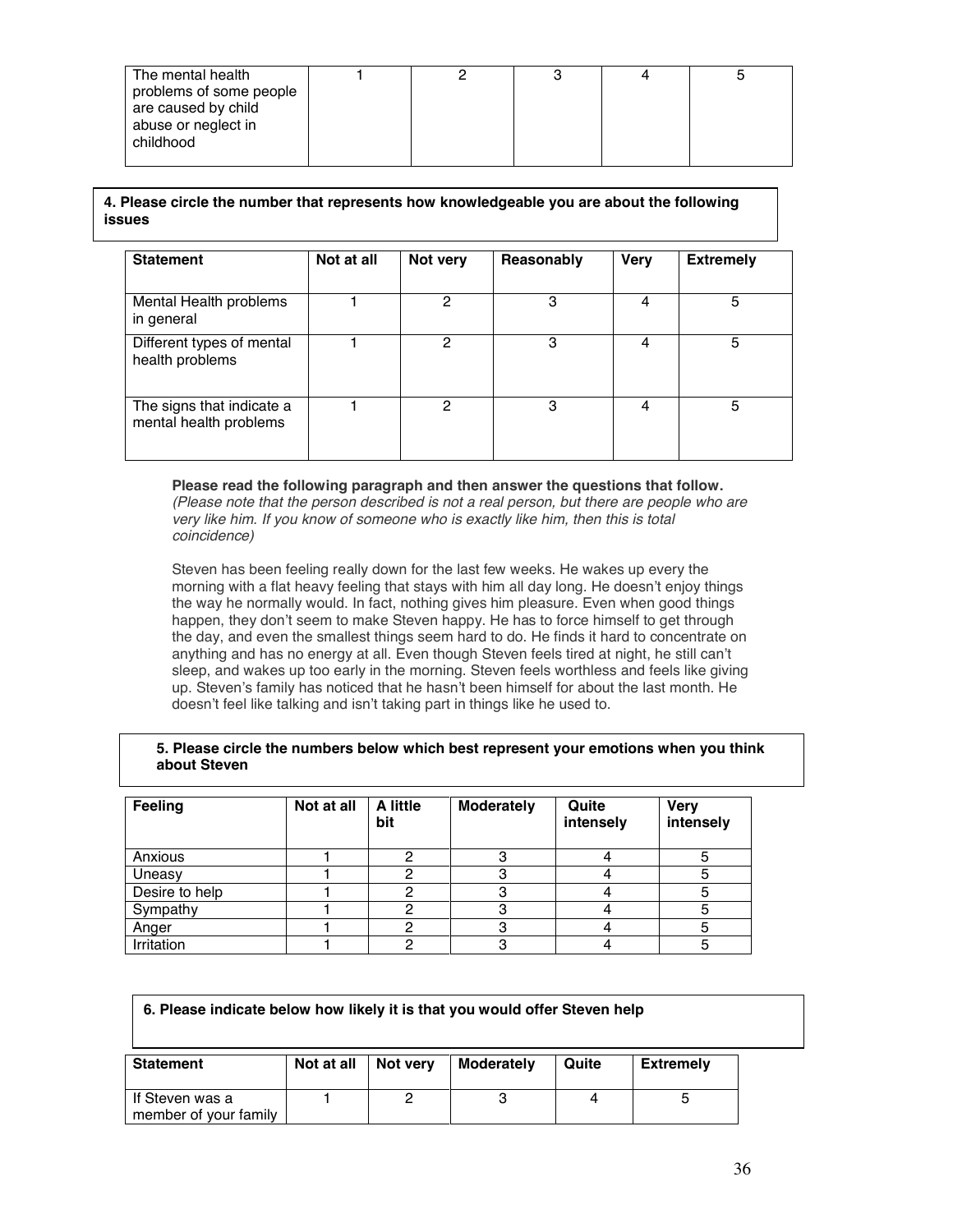| or close friend how<br>likely is it that you<br>would offer help?                   |  |  |   |
|-------------------------------------------------------------------------------------|--|--|---|
| If Steven was a work<br>colleague how likely is<br>it that you would offer<br>help? |  |  | 5 |

#### **7. Job related questions**

**a. Please think of your work experiences over the past 4 weeks (28 days). In the spaces provided below, write the number of days you spent in each of the following work situations.** 

| In the past 4 weeks (28 days), how many days did you                                                                                                                              | Number of<br>days<br>00-28 |
|-----------------------------------------------------------------------------------------------------------------------------------------------------------------------------------|----------------------------|
| . miss an <b>entire</b> work day because of problems with your physical or mental<br>health? (Please include only days missed for your own health, not someone else's<br>health.) |                            |
| miss part of a work day because of problems with your physical or mental<br>health? (Please include only days missed for your own health, not someone else's<br>health.)          |                            |
| come in early, go home late, or work on your day off?                                                                                                                             |                            |

#### **b. Using the a 0-to-10 scale, how would you rate your usual job performance over the past year or**

| two?<br>Worst | Performance                                        |   |   |    |   |   |   | Top<br>Performance                                                               |  |
|---------------|----------------------------------------------------|---|---|----|---|---|---|----------------------------------------------------------------------------------|--|
|               | 2                                                  | 3 | 4 | 5  | 6 | 8 | 9 | 10                                                                               |  |
|               | days you worked during the past 4 weeks (28 days)? |   |   |    |   |   |   | c. Using a 0-to-10 scale, how would you rate your overall job performance on the |  |
| Worst         | Performance                                        |   |   |    |   |   |   | Top<br>Performance                                                               |  |
|               | 2                                                  | з | 4 | 5. | 6 | 8 | 9 | 10                                                                               |  |
|               |                                                    |   |   |    |   |   |   |                                                                                  |  |

#### **d. Please rate your overall job satisfaction**

| Not at all satisfied |  |  |  |           |  |  | <b>Extremely Satisfied</b> |  |
|----------------------|--|--|--|-----------|--|--|----------------------------|--|
|                      |  |  |  | 5 6 7 8 9 |  |  |                            |  |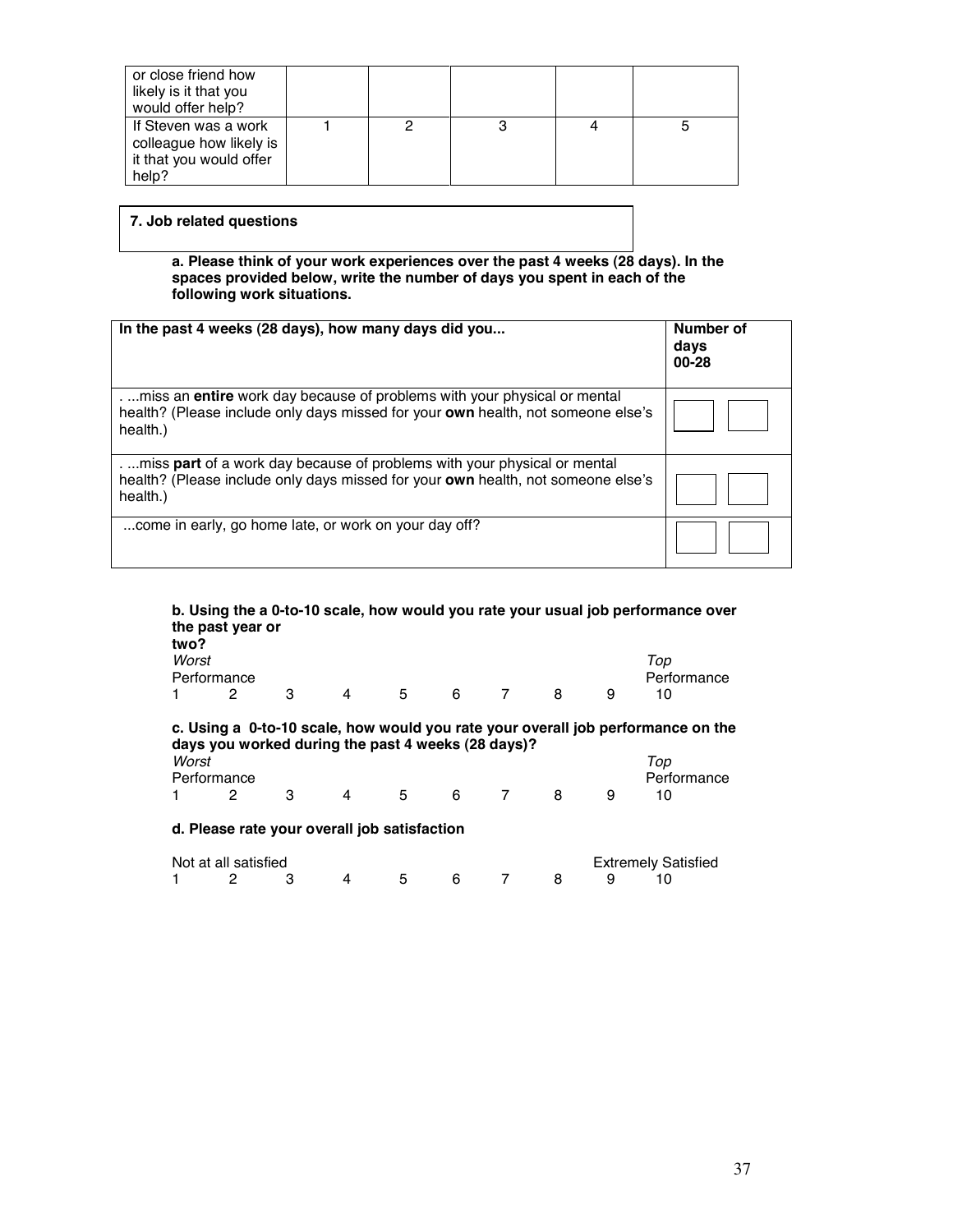#### **8. Below are some statements about feelings and thoughts. Please tick the box that best describes your experience of each over the last 2 weeks**

| <b>STATEMENTS</b>                                     | None of<br>the time | Rarely         | Some of<br>the time | Often | All of the<br>time |
|-------------------------------------------------------|---------------------|----------------|---------------------|-------|--------------------|
| I've been feeling optimistic<br>about the future      | 1                   | 2              | 3                   | 4     | 5                  |
| I've been feeling useful                              | $\mathbf{1}$        | $\overline{c}$ | 3                   | 4     | 5                  |
| I've been feeling relaxed                             | 1                   | $\overline{c}$ | 3                   | 4     | 5                  |
| I've been feeling interested<br>in other people       | $\mathbf{1}$        | $\overline{c}$ | 3                   | 4     | 5                  |
| I've had energy to spare                              | 1                   | $\overline{c}$ | 3                   | 4     | 5                  |
| I've been dealing with<br>problems well               | $\mathbf{1}$        | $\overline{c}$ | 3                   | 4     | 5                  |
| I've been thinking clearly                            | 1                   | $\overline{c}$ | 3                   | 4     | 5                  |
| I've been feeling good<br>about myself                | 1                   | $\overline{2}$ | 3                   | 4     | 5                  |
| I've been feeling close to<br>other people            | 1                   | $\overline{c}$ | 3                   | 4     | 5                  |
| I've been feeling confident                           | 1                   | 2              | 3                   | 4     | 5                  |
| I've been able to make up<br>my own mind about things | 1                   | 2              | 3                   | 4     | 5                  |
| I've been feeling loved                               | 1                   | $\overline{c}$ | 3                   | 4     | 5                  |
| I've been interested in new<br>things                 | 1                   | $\overline{2}$ | 3                   | 4     | 5                  |
| I've been feeling cheerful                            | 1                   | $\overline{c}$ | 3                   | 4     | 5                  |

**Thank you for taking the time to complete this questionnaire**